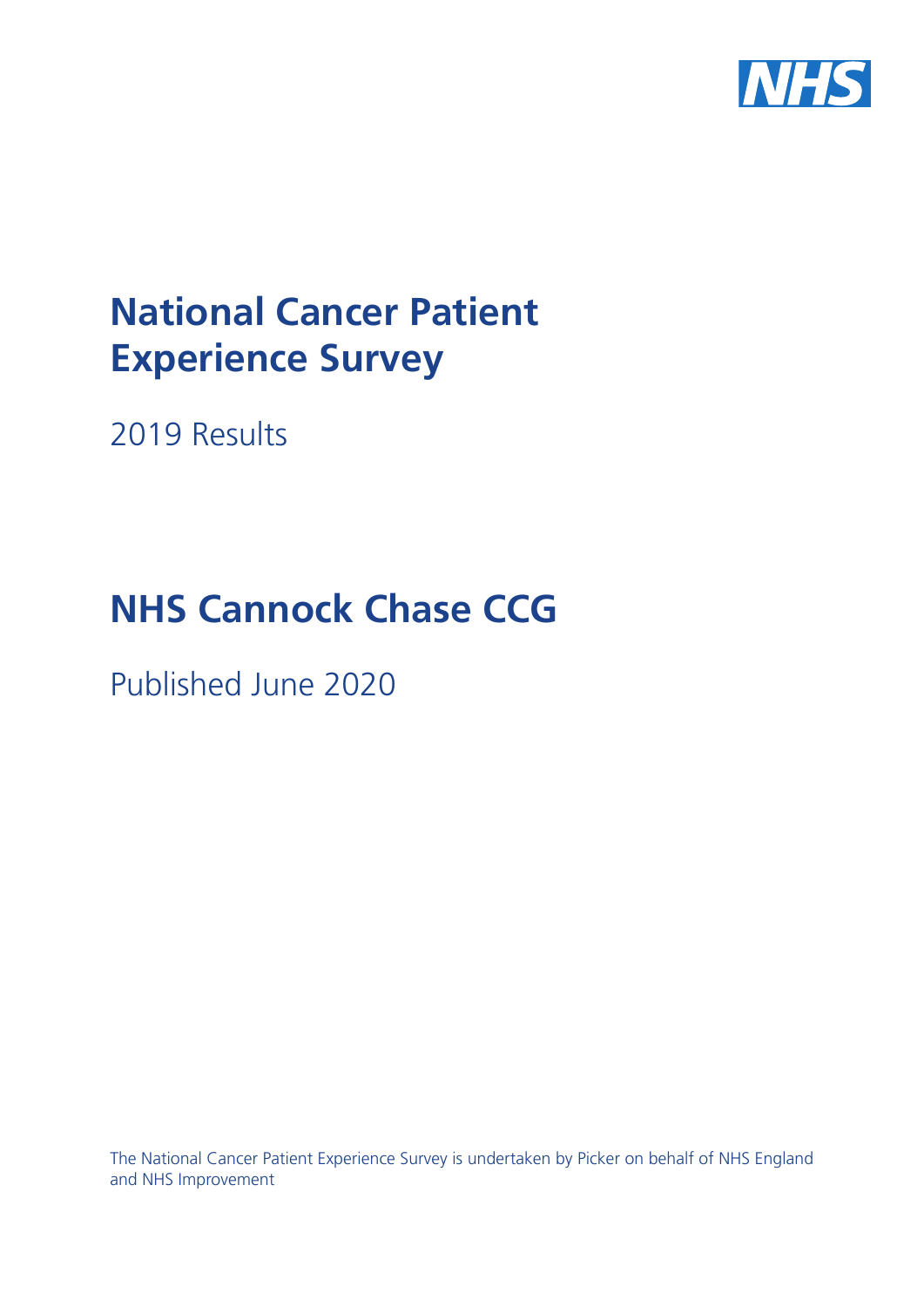# **Executive Summary** Case Mix Adjusted scores

#### **Cancer Dashboard Questions**

The following seven questions are included in phase 1 of the Cancer Dashboard developed by Public Health England and NHS England:

Q61. Patient's average rating of care scored from very poor to very good

| 0   | $\overline{2}$   | 3                                                             | $\overline{4}$ | 5 | 6 | 7 | 8   | 9 | 10                                                                                            |
|-----|------------------|---------------------------------------------------------------|----------------|---|---|---|-----|---|-----------------------------------------------------------------------------------------------|
|     |                  |                                                               |                |   |   |   | 8.8 |   |                                                                                               |
| 2%  |                  |                                                               |                |   |   |   |     |   | Q18. Patient definitely involved as much as they wanted in decisions about care and treatment |
|     |                  |                                                               |                |   |   |   |     |   | Q19. Patient given the name of a CNS who would support them through their treatment           |
| 83% |                  | Q20. Patient found it very or quite easy to contact their CNS |                |   |   |   |     |   |                                                                                               |
|     |                  |                                                               |                |   |   |   |     |   | Q39. Patient always felt they were treated with respect and dignity while in hospital         |
| 98% | leaving hospital |                                                               |                |   |   |   |     |   | Q41. Hospital staff told patient who to contact if worried about condition or treatment after |
| 59% | treatment        |                                                               |                |   |   |   |     |   | Q55. General practice staff definitely did everything they could to support patient during    |

### **Questions Outside Expected Range**

|                                                                                                  |            | Case Mix Adjusted Scores   |                            |                   |
|--------------------------------------------------------------------------------------------------|------------|----------------------------|----------------------------|-------------------|
|                                                                                                  | 2019 Score | Lower<br>Expected<br>Range | Upper<br>Expected<br>Range | National<br>Score |
| $ Q10$ . Patient told they could bring a family member or friend when first told they had cancer | 86%        | 70%                        | 84%                        | 77%               |
| Q25. Hospital staff told patient they could get free prescriptions                               | 91%        | 75%                        | 89%                        | 82%               |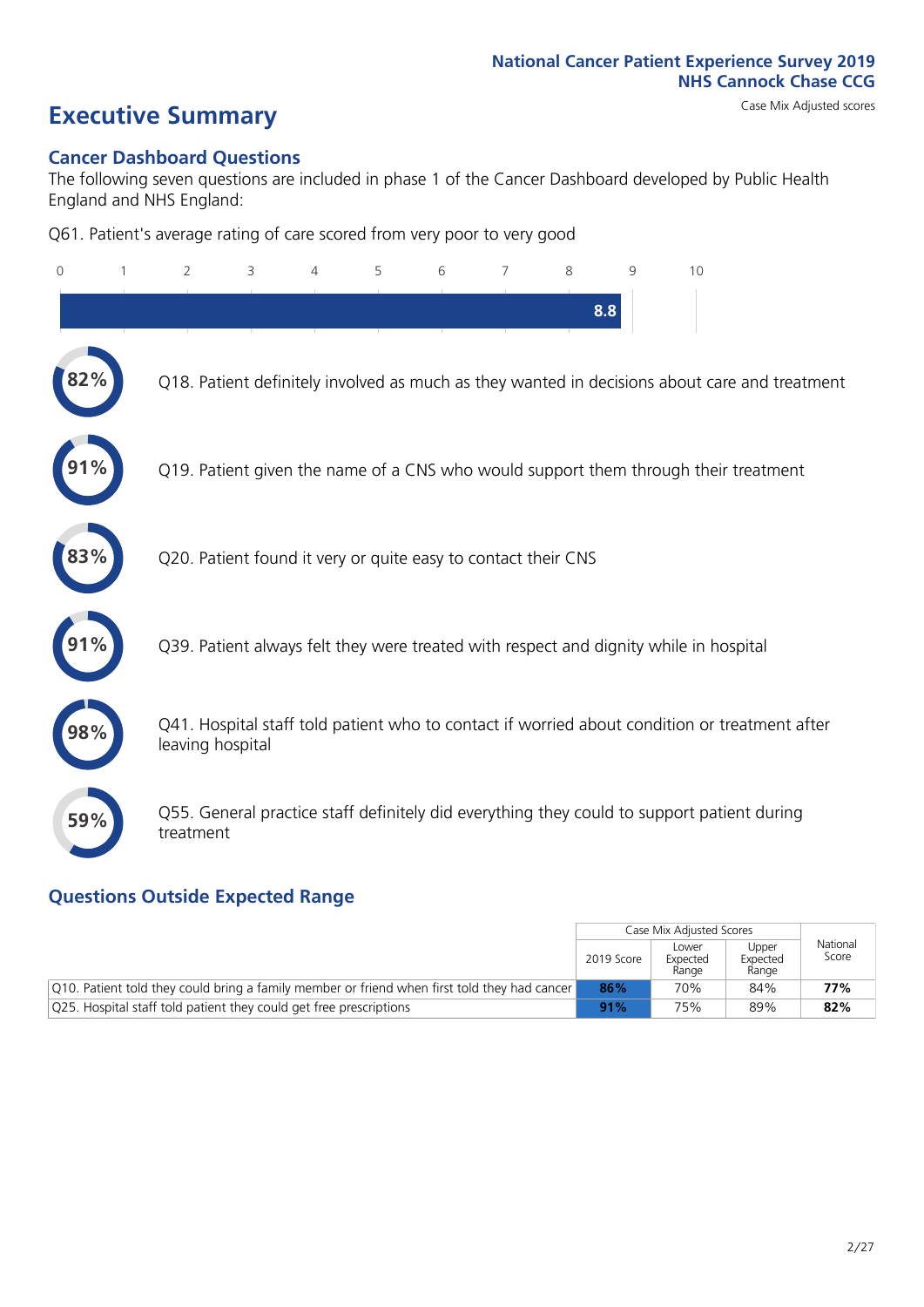# **Introduction**

The National Cancer Patient Experience Survey 2019 is the ninth iteration of the survey first undertaken in 2010. It has been designed to monitor national progress on cancer care; to provide information to drive local quality improvements; to assist commissioners and providers of cancer care; and to inform the work of the various charities and stakeholder groups supporting cancer patients.

The survey was overseen by a national Cancer Patient Experience Advisory Group. This Advisory Group set the principles and objectives of the survey programme and guided questionnaire development. The survey was commissioned and managed by NHS England. The survey provider, Picker, is responsible for designing, running and analysing the survey.

The 2019 survey involved 143 NHS Trusts. Out of 111,366 people, 67,858 people responded to the survey, yielding a response rate of 61%.

# **Methodology**

#### **Eligibility, fieldwork and survey methods**

The sample for the survey included all adult (aged 16 and over) NHS patients, with a confirmed primary diagnosis of cancer, discharged from an NHS Trust after an inpatient episode or day case attendance for cancer related treatment in the months of April, May and June 2019. The fieldwork for the survey was undertaken between December 2019 and March 2020.

As in the previous four years, the survey used a mixed mode methodology. Questionnaires were sent by post, with two reminders where necessary, but also included an option to complete the questionnaire online. A Freephone helpline and email was available for respondents to opt out, ask questions about the survey, enable them to complete their questionnaire over the phone and provide access to a translation and interpreting facility for those whose first language was not English.

#### **Case-mix adjustment**

Both unadjusted and adjusted scores are presented in this report. Case-mix adjusted scores allows us to account for the impact that differing patient populations might have on results. By using the case-mix adjusted estimates we can obtain a greater understanding of how a CCG is performing given their patient population. The factors taken into account in this case-mix adjustment are gender, age, ethnic group, deprivation, and tumour group.

#### **Scoring methodology**

Fifty-two questions from the questionnaire are scored as these questions relate directly to patient experience. For all but one question (Q61), scores are presented as the percentage of positive responses out of all scored responses. For Q61, respondents rate their overall care on a scale of 0 to 10, of which the average was calculated for this question's presented score. The percentages in this report have been rounded to the nearest percentage point. Therefore, in some cases the figures do not appear to add up to 100%.

#### **Statistical significance**

In the reporting of 2019 results, appropriate statistical tests have been undertaken to identify unadjusted scores for which the change over time is 'statistically significant'. Thirty-seven scored questions in 2019 have been compared with those of 2018 and a statistically significant change between the two years has been reported where identified.

For the scored questions that are comparable beyond 2018, statistically significant change over the five years has also been reported where identified. A statistically significant difference means that the change in the result is very unlikely to have occurred by sampling variation.

#### **Suppression**

#### **Question-level suppression**

For scores where the base size per question is  $<$ 21, the score will be suppressed and replaced with an asterisk (\*). The base size will include neutral response options.

#### **Double suppression**

If any group within a particular sub-group breakdown (such as the tumour group breakdown) has <21 responses, then the figure for this particular group is suppressed and replaced with an asterisk (\*). If there is only one group within the sub-group breakdown that has <21 respondents, and is therefore suppressed, the group with the next lowest number of respondents is also supressed and replaced with an asterisk (\*) (regardless if it is greater than or less than 21).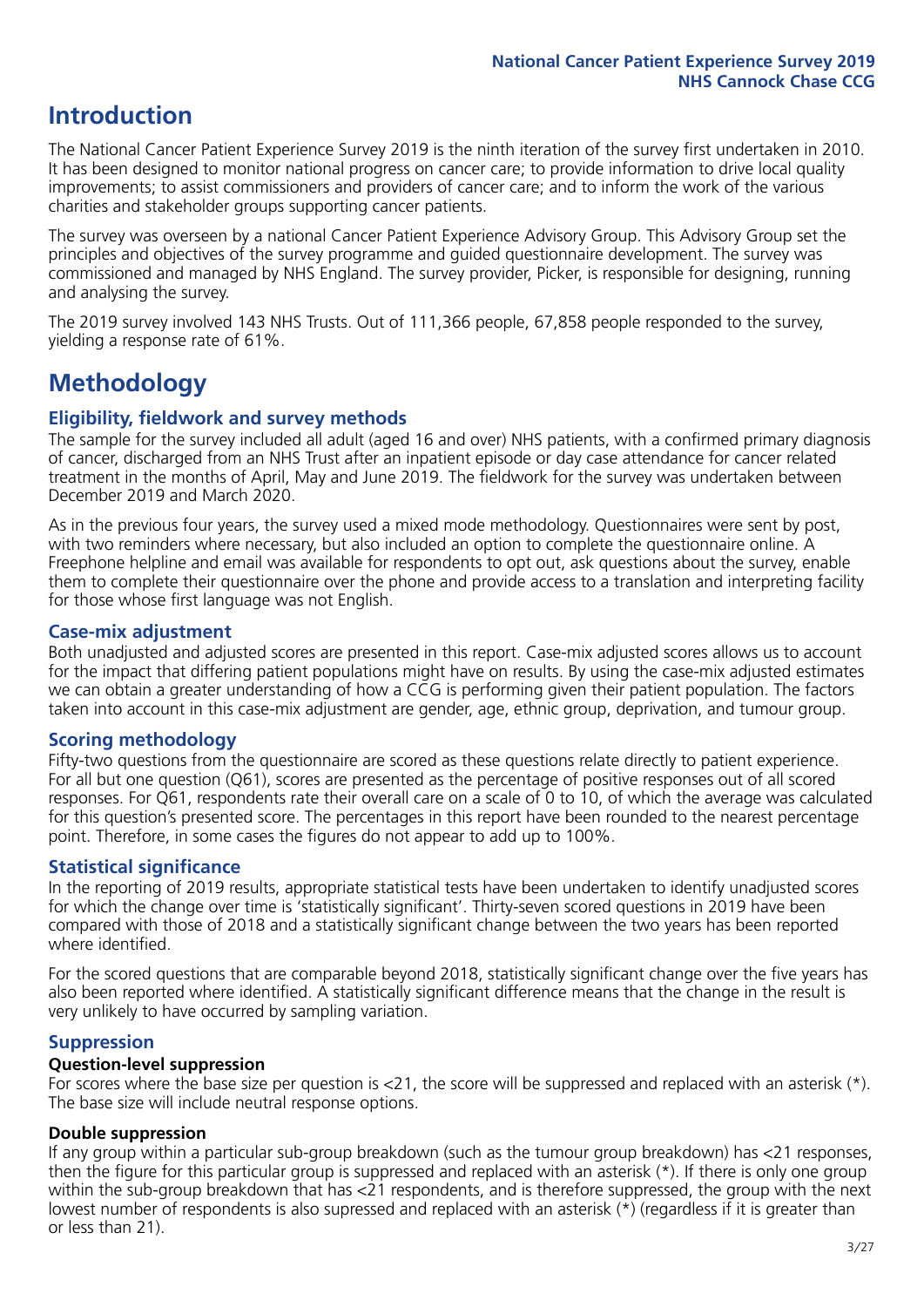# **Understanding the results**

This report shows how this CCG scored for each question in the survey, compared with national results and previous year's results. It is aimed at helping individual CCGs to understand their performance and identify areas for local improvement. Below is a description of the type of results presented within this report and how to understand them.

#### **Expected range charts**

The expected range charts in this report show a bar with the lowest and highest score received for each question nationally. Within this bar, an expected range is given (in grey) and a black diamond represents the actual score for this CCG.

CCGs whose score is above the upper limit of the expected range (in the dark blue) are positive outliers, with a score statistically significantly higher than the national mean. This indicates that the CCG performs better than what CCGs of the same size and demographics are expected to perform. The opposite is true if the score is below the lower limit of the expected range (in the light blue); these are negative outliers. For scores within the expected range (in the grey), the score is what we would expect given the CCG's size and demographics.

#### **Comparability tables**

The comparability tables show the 2018 and 2019 unadjusted scores for this CCG for each scored question. If there is a significant change from 2018 and 2019 or overall from 2015 to 2019, an arrow will be presented for the direction of change. The adjusted 2019 score will also be presented for each scored question along with the lower and upper expected range and national score. Scores above the upper limit of the expected range will be highlighted dark blue, scores below the lower limit of the expected range will be highlighted light blue, and scores within the lower and upper limit of the expected ranges will be highlighted grey.

#### **Tumour type tables**

The tumour type tables show the unadjusted scores for each scored question for each of the 13 tumour groups. The national score for that tumour group is also shown. Unadjusted scores for the same tumour type across different CCGs may not be comparable, as they do not account for the impact that differing patient populations might have on results. Central nervous system is abbreviated as 'CNS' and lower gastrointestinal tract is abbreviated as 'LGT' throughout this report.

#### **Year on year charts**

The year on year charts show five columns representing the unadjusted scores of the last five years (2015, 2016, 2017, 2018 and 2019) for each scored question.

#### **Notes on specific questions**

Following the development phase of the 2019 survey, several changes were made to the questionnaire. Six scored questions were amended (Q5, Q18, Q30, Q35, Q56 and Q60) and one non-scored question (Q29) was amended that impacted the comparability of questions Q30 to Q41. Of all questions changed or impacted by change, only Q60 is presented with historical comparisons; though the results should be interpreted with caution.

#### **Unadjusted data and case-mix adjusted data**

Unadjusted data should be used to see the actual responses from patients relating to the CCG. Case-mix adjusted data, together with expected ranges, should be used to understand whether the results are significantly higher or lower than national results taking account of the patient mix.

### **Further information**

This research was carried out in accordance with the international standard for organisations conducting social research (accreditation to ISO20252:2012; certificate number GB08/74322). The 2019 survey data has been produced and published in line with the Code of Practice for Official Statistics.

For more information on the methodology, please see the Technical Document. It can be viewed along with the 2019 questionnaire and survey quidance on the website at [www.ncpes.co.uk](https://www.ncpes.co.uk/supporting-documents). For all other outputs at National, Trust, CCG and Cancer Alliance level, please see the PDF reports, Excel tables and dashboards at [www.ncpes.co.uk.](https://www.ncpes.co.uk/current-results)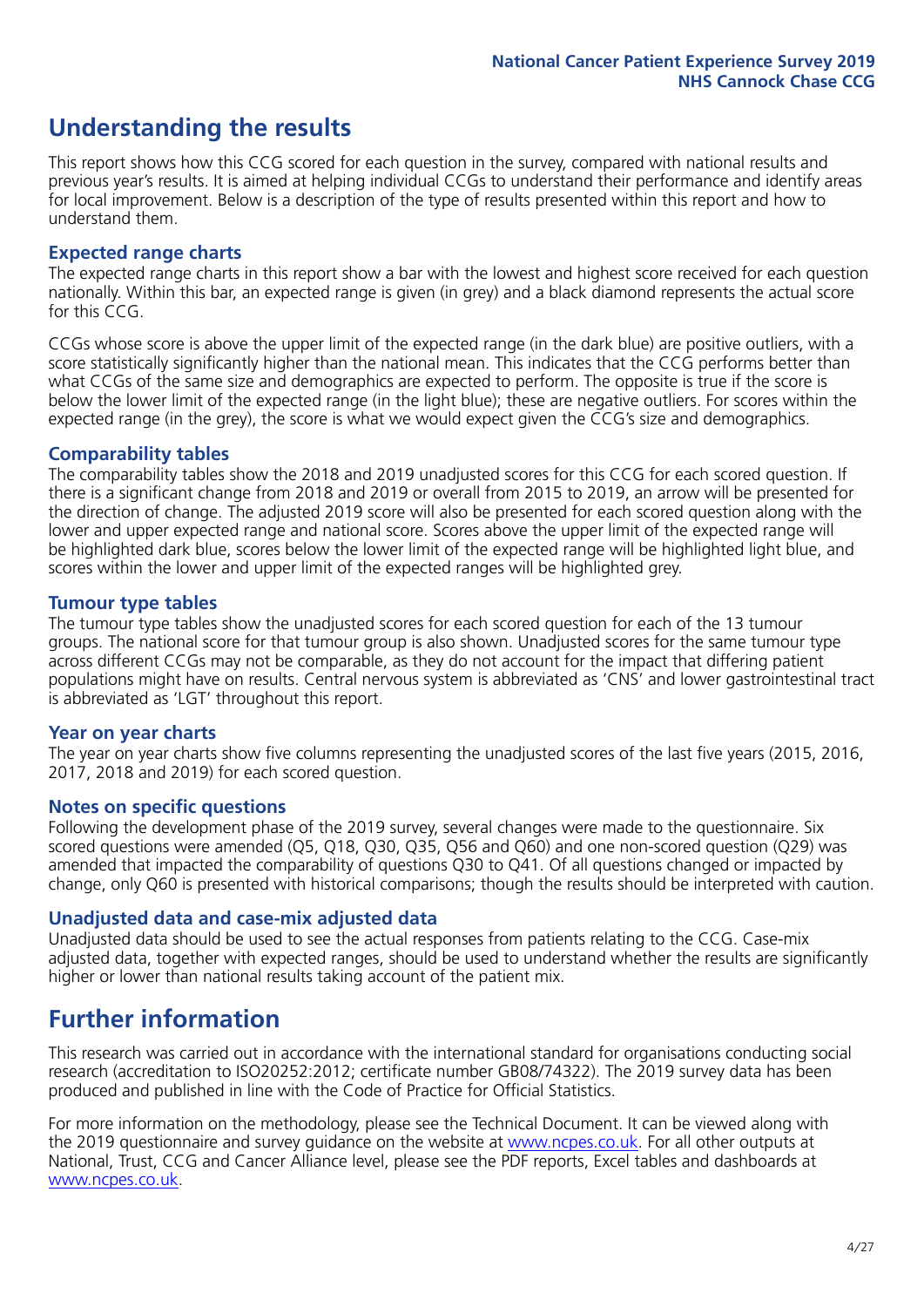### **Response Rate**

#### **Overall Response Rate**

211 patients responded out of a total of 337 patients, resulting in a response rate of 63%.

|          | Sample Size | Adjusted<br>Sample | Completed | Response Rate |
|----------|-------------|--------------------|-----------|---------------|
| CCG.     | 363         | 337                | 211       | 63%           |
| National | 119.855     | 111.366            | 67.858    | 61%           |

#### **Respondents by Survey Type**

|                            | Number of<br>Respondents |
|----------------------------|--------------------------|
| Online                     | 14                       |
| Paper                      | 197                      |
| Phone                      |                          |
| <b>Translation Service</b> |                          |

#### **Respondents by Tumour Group**

|                      | Number of<br>Respondents |
|----------------------|--------------------------|
| <b>Brain / CNS</b>   | ∩                        |
| <b>Breast</b>        | 54                       |
| Colorectal / LGT     | 28                       |
| Gynaecological       | 14                       |
| Haematological       | 40                       |
| <b>Head and Neck</b> | 11                       |
| Lung                 | 1 <sub>3</sub>           |
| Prostate             | 1 <sub>3</sub>           |
| Sarcoma              | Ω                        |
| Skin                 | 3                        |
| Upper Gastro         | 12                       |
| Urological           | 8                        |
| Other                | 15                       |

#### **Respondents by Age and Gender**

Respondents year of birth has been used to determine age. This information has been amalgamated into 8 age bands. The age and gender distribution for the CCG was as follows:

|        | Age 16-24 | Age 25-34 | Age 35-44 | Age 45-54 | Age 55-64 | Age 65-74 | Age 75-84 | Age 85+ | Total           |
|--------|-----------|-----------|-----------|-----------|-----------|-----------|-----------|---------|-----------------|
| Male   |           |           |           |           | 12        | 41        | 26        |         | 89              |
| Female |           |           |           | 19        | 23        | 35        | 31        |         | 122             |
| Total  |           |           |           | 22        | 35        | 76        | 57        |         | 21 <sup>1</sup> |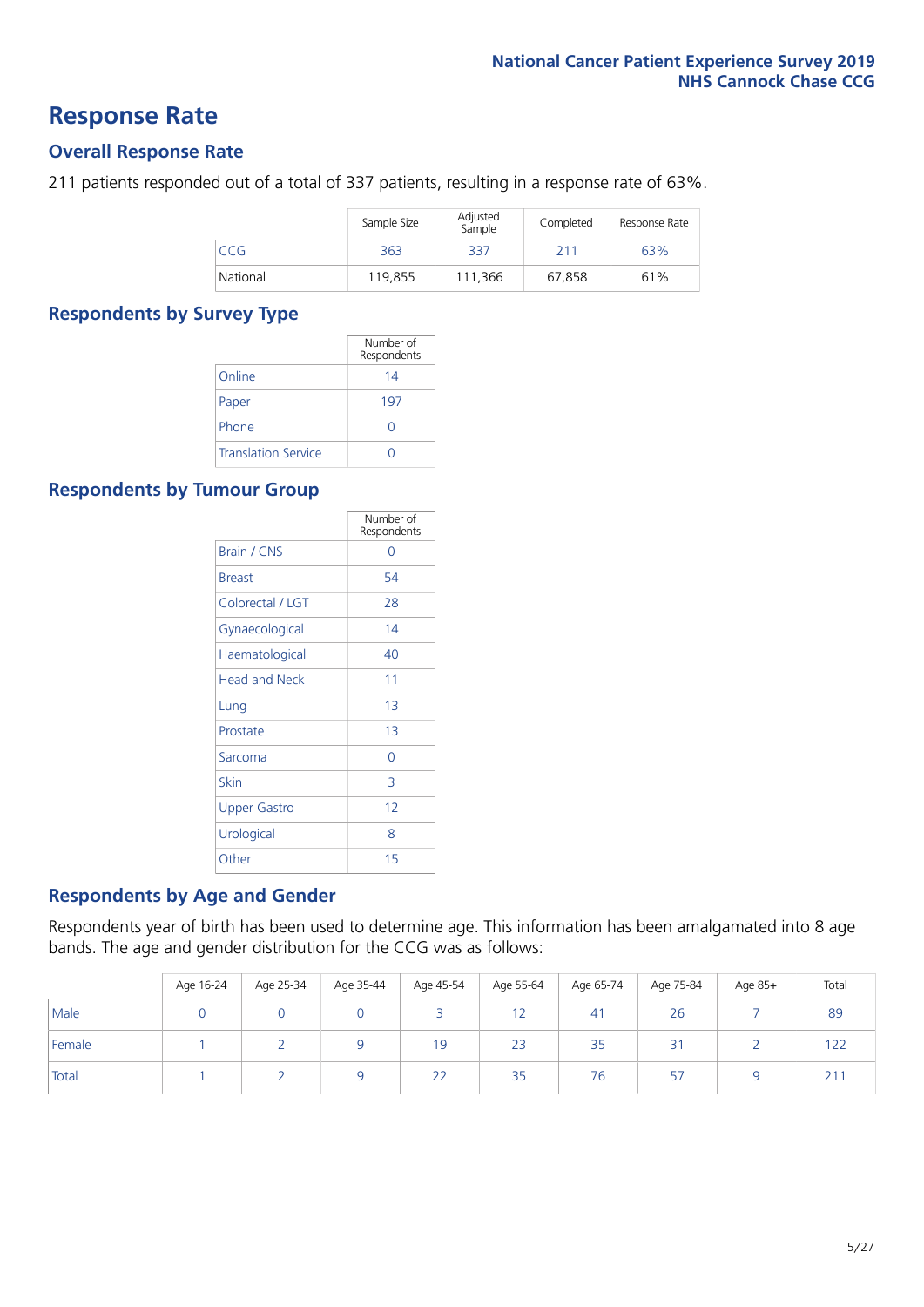# **Expected Range Charts**

| Lower Expected Range<br>Average                                                                                                                                                                                                                                                                                                                                                                                                                                                                                             |       |     | Upper Expected Range |     |     |     |            | Case Mix Adjusted Score |                   |                                |          |
|-----------------------------------------------------------------------------------------------------------------------------------------------------------------------------------------------------------------------------------------------------------------------------------------------------------------------------------------------------------------------------------------------------------------------------------------------------------------------------------------------------------------------------|-------|-----|----------------------|-----|-----|-----|------------|-------------------------|-------------------|--------------------------------|----------|
| <b>SEEING YOUR GP</b><br>Q1. Saw GP once or twice before being told they needed to go to<br>hospital<br>Q2. Patient thought they were seen as soon as necessary                                                                                                                                                                                                                                                                                                                                                             | 0%    | 10% | 20%                  | 30% | 40% | 50% | 60%        | 70% 80%<br>75%          | 82%               |                                | 90% 100% |
| <b>DIAGNOSTIC TESTS</b><br>Q5. Received all the information needed about the test<br>Q6. The length of time waiting for the test to be done was about<br>right<br>Q7. Test results explained in completely understandable way                                                                                                                                                                                                                                                                                               | $0\%$ | 10% | 20%                  | 30% | 40% | 50% | 60%        | 70%                     | 80%<br>84%<br>82% | 93%                            | 90% 100% |
| <b>FINDING OUT WHAT WAS WRONG WITH YOU</b><br>Q10. Patient told they could bring a family member or friend when<br>first told they had cancer<br>Q11. Patient felt they were told sensitively that they had cancer<br>Q12. Patient completely understood the explanation of what was<br>wrong<br>Q13. Patient given easy to understand written information about<br>the type of cancer they had                                                                                                                             | 0%    | 10% | 20%                  | 30% | 40% | 50% | 60%        | 70%<br>72%<br>75%       | 80%               | 86%<br>$\hat{\diamond}$<br>86% | 90% 100% |
| <b>DECIDING THE BEST TREATMENT FOR YOU</b><br>Q14. Patient felt that treatment options were completely explained<br>Q15. Patient felt possible side effects were definitely explained in<br>an understandable way<br>Q16. Patient definitely given practical advice and support in dealing<br>with side effects of treatment<br>Q17. Patient definitely told about side effects that could affect<br>them in the future<br>Q18. Patient definitely involved as much as they wanted in<br>decisions about care and treatment | 0%    | 10% | 20%                  | 30% | 40% | 50% | 60%<br>59% | 70%<br>71%              | 80%<br>76%<br>82% | 90%<br>86%                     | 100%     |
| <b>CLINICAL NURSE SPECIALIST (CNS)</b><br>Q19. Patient given the name of a CNS who would support them<br>through their treatment<br>Q20. Patient found it very or quite easy to contact their CNS<br>Q21. Patient got understandable answers to important questions<br>all or most of the time                                                                                                                                                                                                                              | $0\%$ | 10% | 20%                  | 30% | 40% | 50% | 60%        | 70%                     | 80%<br>83%        | 91%<br>88%                     | 90% 100% |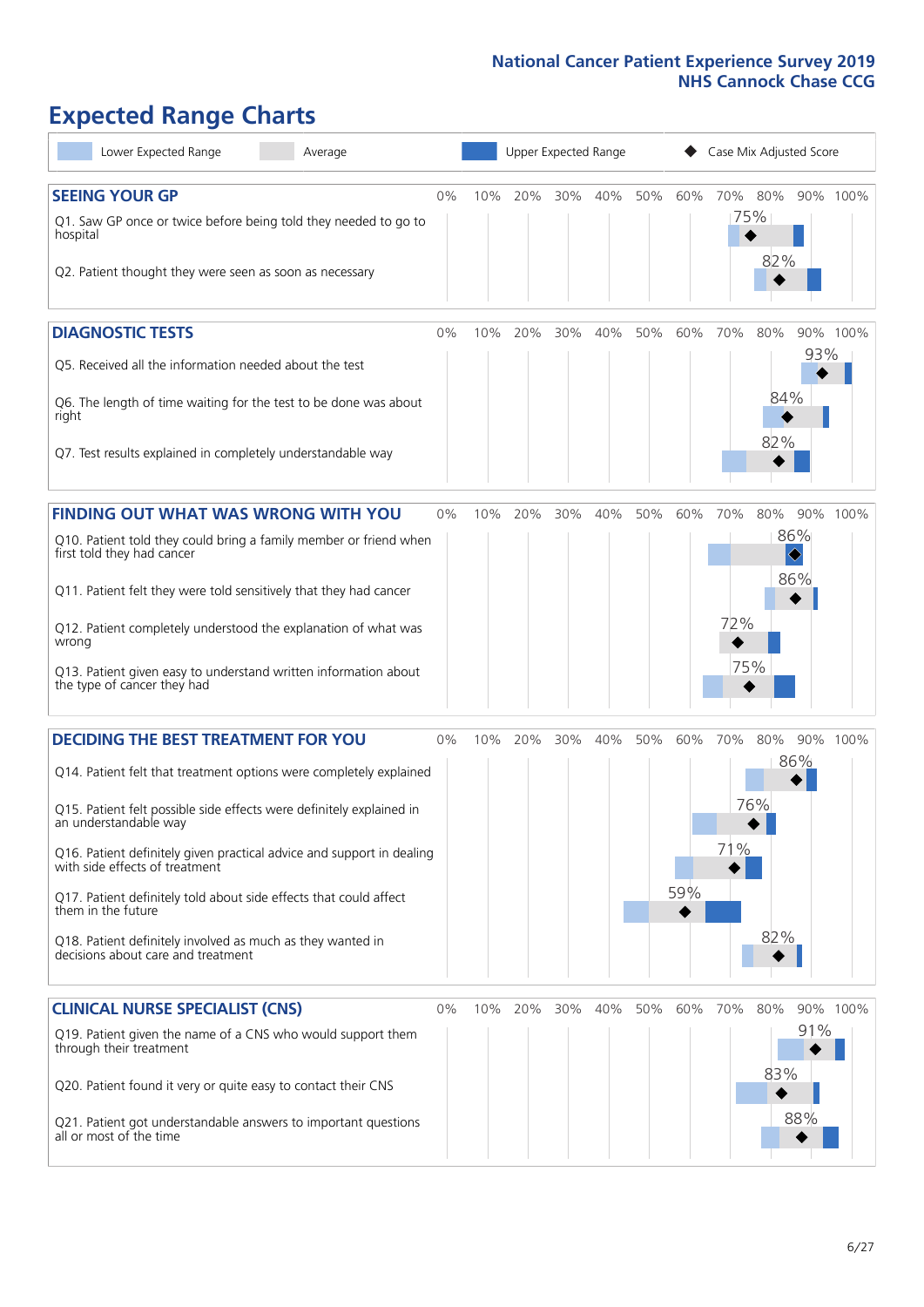# **Expected Range Charts**

| Lower Expected Range<br>Average                                                                                                                                                                                 |    |     |     |     | Upper Expected Range |     |     |     | Case Mix Adjusted Score |            |          |
|-----------------------------------------------------------------------------------------------------------------------------------------------------------------------------------------------------------------|----|-----|-----|-----|----------------------|-----|-----|-----|-------------------------|------------|----------|
| <b>SUPPORT FOR PEOPLE WITH CANCER</b><br>Q22. Hospital staff gave information about support or self-help<br>groups for people with cancer<br>Q23. Hospital staff discussed or gave information about the impact | 0% | 10% | 20% | 30% | 40%                  | 50% | 60% | 70% | 80%                     | 89%<br>89% | 90% 100% |
| cancer could have on day to day activities<br>Q24. Hospital staff gave information on getting financial help or<br>possible benefits                                                                            |    |     |     |     |                      |     | 61% |     |                         |            |          |
| Q25. Hospital staff told patient they could get free prescriptions                                                                                                                                              |    |     |     |     |                      |     |     |     |                         | 91%<br>◇   |          |
| <b>OPERATIONS</b>                                                                                                                                                                                               | 0% | 10% | 20% | 30% | 40%                  | 50% | 60% | 70% | 80%                     |            | 90% 100% |
| Q27. Beforehand, patient had all the information needed about the<br>operation                                                                                                                                  |    |     |     |     |                      |     |     |     |                         |            | 98%      |
| Q28. Afterwards, staff completely explained how operation had<br>gone in understandable way                                                                                                                     |    |     |     |     |                      |     |     |     | 79%                     |            |          |
| <b>HOSPITAL CARE AS AN INPATIENT</b>                                                                                                                                                                            | 0% | 10% | 20% | 30% | 40%                  | 50% | 60% | 70% | 80%                     |            | 90% 100% |
| Q30. Hospital staff didn't talk in front of patient as if patient wasn't<br>there                                                                                                                               |    |     |     |     |                      |     |     |     | 85%<br>82%              |            |          |
| Q31. Patient had confidence and trust in all doctors treating them                                                                                                                                              |    |     |     |     |                      |     |     |     |                         |            |          |
| Q32. Patient's family or someone close definitely felt able to talk to<br>a doctor                                                                                                                              |    |     |     |     |                      |     |     | 70% |                         |            |          |
| Q33. Patient had confidence and trust in all the ward nurses<br>treating them                                                                                                                                   |    |     |     |     |                      |     |     |     | 81%                     |            |          |
| Q34. Patient thought there were always or nearly always enough<br>nurses on duty to care for them                                                                                                               |    |     |     |     |                      |     | 60% |     |                         |            |          |
| Q35. All hospital staff asked patient what name they prefer to be<br>called by                                                                                                                                  |    |     |     |     |                      |     |     |     | 75%                     |            |          |
| Q36. Patient always given enough privacy when discussing<br>condition or treatment                                                                                                                              |    |     |     |     |                      |     |     |     |                         | 87%        |          |
| Q37. Patient definitely found hospital staff to discuss worries or<br>fears during their inpatient visit                                                                                                        |    |     |     |     |                      |     | 56% |     |                         |            |          |
| Q38. Hospital staff definitely did everything they could to help<br>control pain                                                                                                                                |    |     |     |     |                      |     |     |     |                         | 88%        |          |
| Q39. Patient always felt they were treated with respect and dignity<br>while in hospital                                                                                                                        |    |     |     |     |                      |     |     |     |                         | 91%        |          |
| Q40. Patient given clear written information about what should or<br>should not do after leaving hospital                                                                                                       |    |     |     |     |                      |     |     |     |                         | 87%        |          |
| Q41. Hospital staff told patient who to contact if worried about<br>condition or treatment after leaving hospital                                                                                               |    |     |     |     |                      |     |     |     |                         |            | 98%      |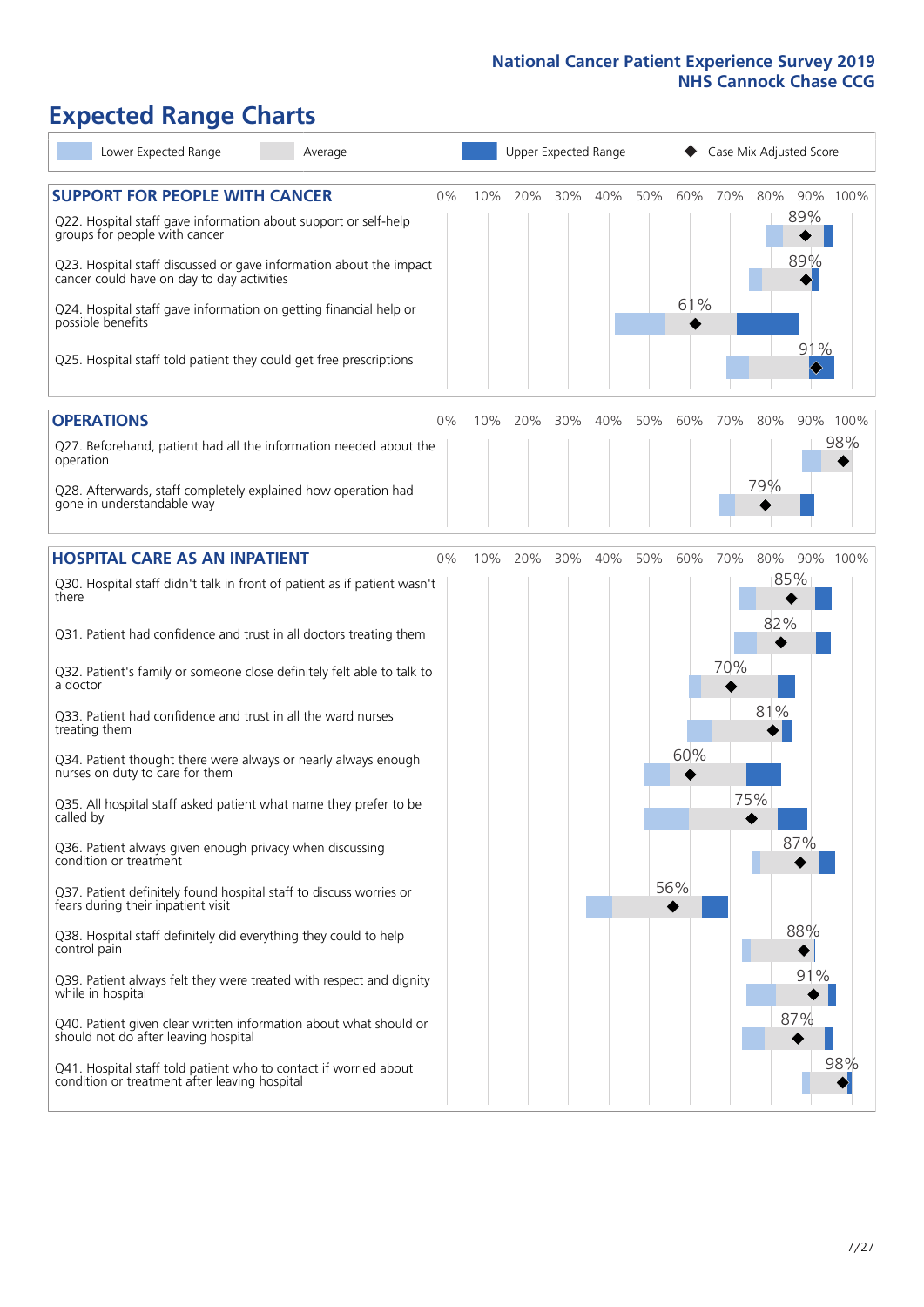# **Expected Range Charts**

| Lower Expected Range<br>Average                                                                                       |          |     | Upper Expected Range |        |     |     |     | Case Mix Adjusted Score |     |          |          |
|-----------------------------------------------------------------------------------------------------------------------|----------|-----|----------------------|--------|-----|-----|-----|-------------------------|-----|----------|----------|
| <b>HOSPITAL CARE AS A DAY PATIENT / OUTPATIENT 0%</b>                                                                 |          | 10% | 20%                  | 30%    | 40% | 50% | 60% | 70%                     | 80% |          | 90% 100% |
| Q43. Patient definitely found hospital staff to discuss worries or<br>fears during their outpatient or day case visit |          |     |                      |        |     |     |     |                         | 77% |          |          |
| Q44. Cancer doctor had the right documents at patient's last<br>outpatient appointment                                |          |     |                      |        |     |     |     |                         |     |          | 98%      |
| Q46. Beforehand patient completely had all information needed<br>about radiotherapy treatment                         |          |     |                      |        |     |     |     |                         |     | 89%      |          |
| Q47. Patient completely given understandable information about<br>whether radiotherapy was working                    |          |     |                      |        |     |     |     | 73%                     |     |          |          |
| Q49. Beforehand patient completely had all information needed<br>about chemotherapy treatment                         |          |     |                      |        |     |     |     |                         |     | 85%      |          |
| Q50. Patient given enough information about whether<br>chemotherapy was working in a completely understandable way    |          |     |                      |        |     |     |     | 72%                     |     |          |          |
| <b>HOME CARE AND SUPPORT</b>                                                                                          | 0%       | 10% | 20%                  | 30%    | 40% | 50% | 60% | 70%                     | 80% |          | 90% 100% |
| Q51. Hospital staff definitely gave family or someone close all the<br>information needed to help care at home        |          |     |                      |        |     |     | 58% |                         |     |          |          |
| Q52. Patient definitely given enough support from health or social<br>services during treatment                       |          |     |                      |        |     | 49% |     |                         |     |          |          |
| Q53. Patient definitely given enough support from health or social<br>services after treatment                        |          |     |                      |        | 41% |     |     |                         |     |          |          |
| <b>CARE FROM YOUR GENERAL PRACTICE</b>                                                                                | 0%       | 10% | 20%                  | $30\%$ | 40% | 50% | 60% | 70%                     | 80% |          | 90% 100% |
| Q54. GP given enough information about patient's condition and<br>treatment                                           |          |     |                      |        |     |     |     |                         |     | 94%      |          |
| Q55. General practice staff definitely did everything they could to<br>support patient during treatment               |          |     |                      |        |     |     | 59% |                         |     |          |          |
| <b>YOUR OVERALL NHS CARE</b>                                                                                          | 0%       | 10% | 20%                  | 30%    | 40% | 50% | 60% | 70%                     | 80% |          | 90% 100% |
| Q56. Different people treating and caring for patient always work<br>well together to give best possible care         |          |     |                      |        |     |     |     |                         | 75% |          |          |
| Q57. Patient given a care plan                                                                                        |          |     |                      |        | 39% |     |     |                         |     |          |          |
| Q58. Overall the administration of care was good or very good                                                         |          |     |                      |        |     |     |     |                         |     | 90%      |          |
| Q59. Patient felt length of time for attending clinics and<br>appointments for cancer was about right                 |          |     |                      |        |     |     |     | 66%                     |     |          |          |
| Q60. Someone discussed with patient whether they would like to<br>take part in cancer research                        |          |     | 24%                  |        |     |     |     |                         |     |          |          |
|                                                                                                                       | $\Omega$ |     | 2                    | 3      | Δ   | 5   | 6   |                         | 8   | 9<br>8.8 | 10       |
| Q61. Patient's average rating of care scored from very poor to very<br>good                                           |          |     |                      |        |     |     |     |                         |     |          |          |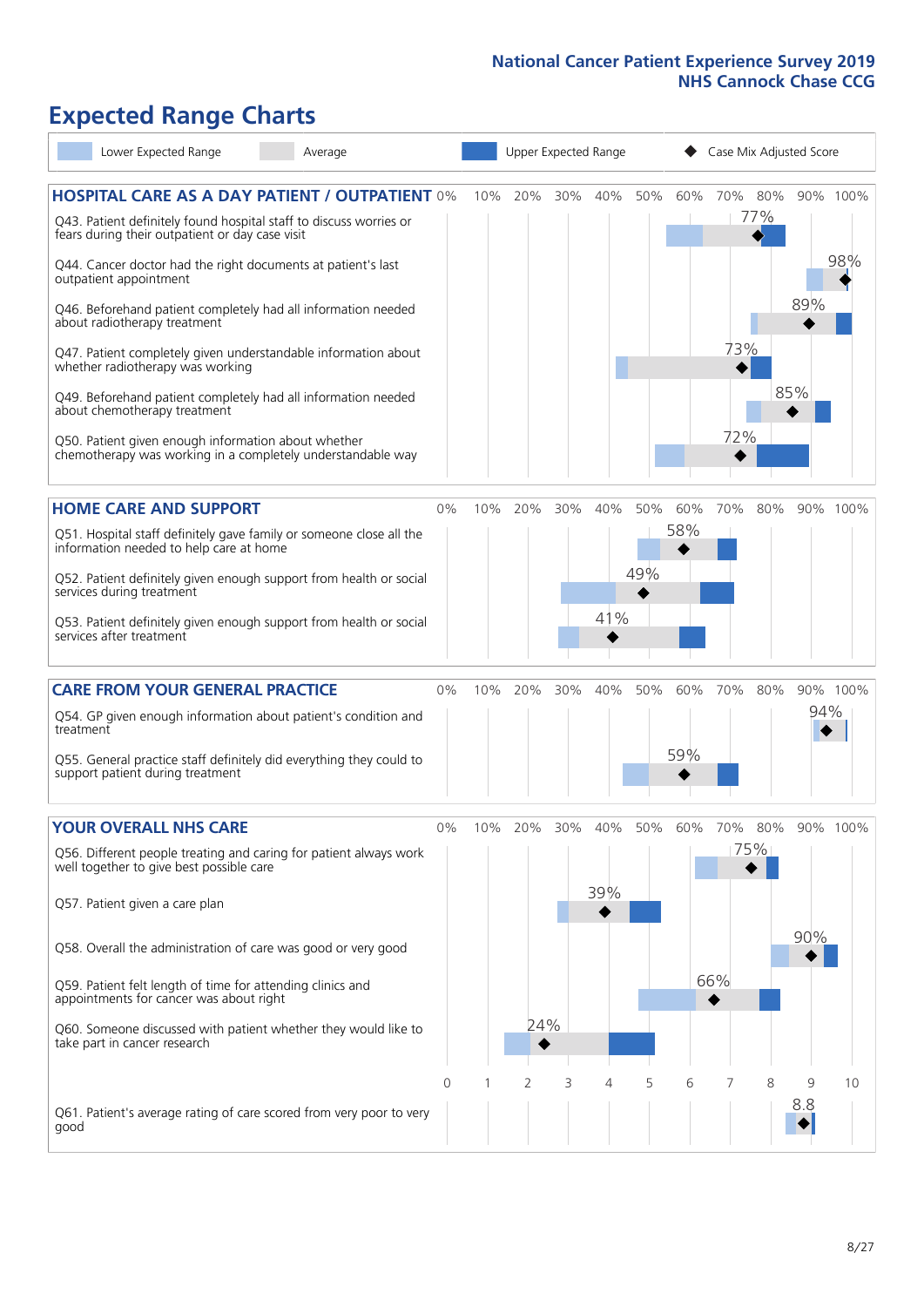# **Comparability Tables**

\* Indicates where a score has been suppressed because there are less than 21 responses.

\*\* No score available for 2018.

 $\triangle$  or  $\nabla$ 

Change 2018-2019: Indicates where 2019 score is significantly higher or lower than 2018 score Change Overall: Indicates significant change overall (2015, 2016, 2017, 2018 and 2019).

Adjusted Score below Lower Expected Range Adjusted Score between Upper and Lower Expected Ranges Adjusted Score above Upper Expected Range

|                                                                             |           |               |           | Unadjusted Scores |                           |                   |               | Case Mix Adjusted Scores |                                     |                   |
|-----------------------------------------------------------------------------|-----------|---------------|-----------|-------------------|---------------------------|-------------------|---------------|--------------------------|-------------------------------------|-------------------|
|                                                                             | 2018<br>n | 2018<br>Score | 2019<br>n | 2019<br>Score     | Change  <br>2018-<br>2019 | Change<br>Overall | 2019<br>Score | Lower<br>Range           | Upper<br>Expected Expected<br>Range | National<br>Score |
| <b>SEEING YOUR GP</b>                                                       |           |               |           |                   |                           |                   |               |                          |                                     |                   |
| Q1. Saw GP once or twice before being told they needed to go<br>to hospital | 164       | 79%           | 146       | 75%               |                           |                   | 75%           | 72%                      | 86%                                 | 79%               |
| Q2. Patient thought they were seen as soon as necessary                     | 245       | 88%           | 206       | 83%               |                           |                   | 82%           | 79%                      | 89%                                 | 84%               |
| <b>DIAGNOSTIC TESTS</b>                                                     |           |               |           |                   |                           |                   |               |                          |                                     |                   |

| O5. Received all the information needed about the test                    | $**$         | **  | 169 | 93% |  | 93% | 92% | 98% | 95% |
|---------------------------------------------------------------------------|--------------|-----|-----|-----|--|-----|-----|-----|-----|
| Q6. The length of time waiting for the test to be done was<br>about right | $22^{\circ}$ | 90% | 172 | 85% |  | 84% | 83% | 93% | 88% |
| Q7. Test results explained in completely understandable way               |              | 82% | 174 | 83% |  | 82% | 74% | 86% | 80% |

| <b>FINDING OUT WHAT WAS WRONG WITH YOU</b>                                                      |     |     |     |     |     |     |     |     |
|-------------------------------------------------------------------------------------------------|-----|-----|-----|-----|-----|-----|-----|-----|
| Q10. Patient told they could bring a family member or friend<br>when first told they had cancer | 230 | 85% | 196 | 86% | 86% | 70% | 84% | 77% |
| Q11. Patient felt they were told sensitively that they had cancer                               | 241 | 87% | 210 | 87% | 86% | 81% | 90% | 86% |
| Q12. Patient completely understood the explanation of what<br>was wrong                         | 247 | 76% | 209 | 72% | 72% | 67% | 79% | 73% |
| Q13. Patient given easy to understand written information<br>about the type of cancer they had  | 212 | 76% | 185 | 75% | 75% | 68% | 81% | 74% |

| <b>DECIDING THE BEST TREATMENT FOR YOU</b>                                                              |      |     |     |     |     |     |     |     |
|---------------------------------------------------------------------------------------------------------|------|-----|-----|-----|-----|-----|-----|-----|
| Q14. Patient felt that treatment options were completely<br>explained                                   | 226  | 85% | 187 | 87% | 86% | 78% | 89% | 83% |
| Q15. Patient felt possible side effects were definitely explained<br>in an understandable way           | 235  | 83% | 202 | 76% | 76% | 67% | 79% | 73% |
| Q16. Patient definitely given practical advice and support in<br>dealing with side effects of treatment | 233  | 71% | 204 | 72% | 71% | 61% | 74% | 67% |
| Q17. Patient definitely told about side effects that could affect<br>them in the future                 | 216  | 61% | 193 | 59% | 59% | 50% | 64% | 57% |
| Q18. Patient definitely involved as much as they wanted in decisions about care and treatment           | $**$ | **  | 208 | 82% | 82% | 76% | 86% | 81% |

| <b>CLINICAL NURSE SPECIALIST (CNS)</b>                                                    |     |     |     |     |     |     |     |     |
|-------------------------------------------------------------------------------------------|-----|-----|-----|-----|-----|-----|-----|-----|
| Q19. Patient given the name of a CNS who would support them<br>through their treatment    | 230 | 91% | 200 | 92% | 91% | 88% | 96% | 92% |
| Q20. Patient found it very or quite easy to contact their CNS                             | 186 | 83% | 160 | 83% | 83% | 79% | 91% | 85% |
| Q21. Patient got understandable answers to important<br>questions all or most of the time | 178 | 88% | 150 | 88% | 88% | 82% | 93% | 87% |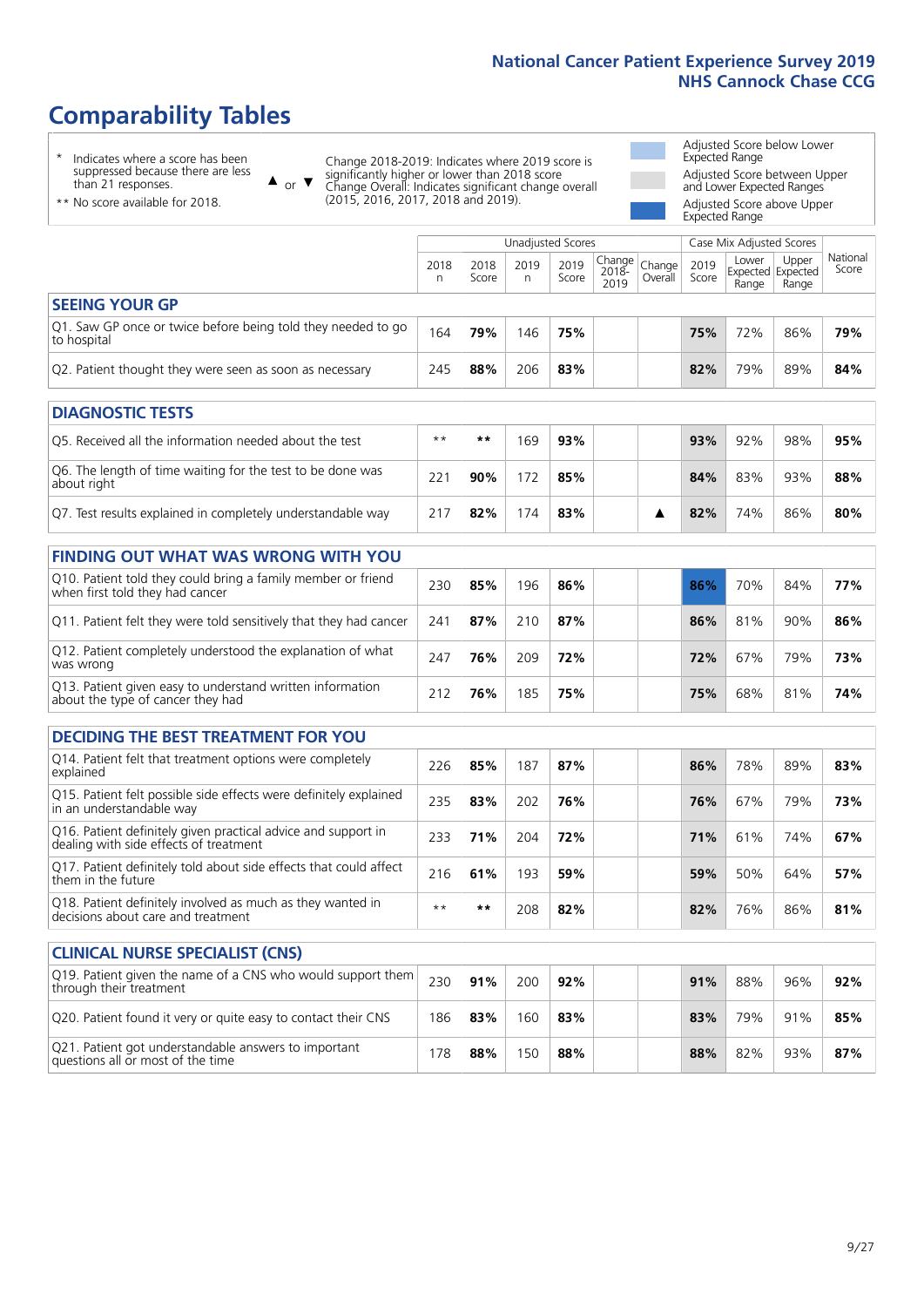# **Comparability Tables**

\* Indicates where a score has been suppressed because there are less than 21 responses.

\*\* No score available for 2018.

 $\triangle$  or  $\nabla$ 

Change 2018-2019: Indicates where 2019 score is significantly higher or lower than 2018 score Change Overall: Indicates significant change overall (2015, 2016, 2017, 2018 and 2019).

Adjusted Score below Lower Expected Range Adjusted Score between Upper and Lower Expected Ranges Adjusted Score above Upper Expected Range

|                                                                                                                   |              |               | <b>Unadjusted Scores</b> |               |                         |                   |               | Case Mix Adjusted Scores            |                |                   |
|-------------------------------------------------------------------------------------------------------------------|--------------|---------------|--------------------------|---------------|-------------------------|-------------------|---------------|-------------------------------------|----------------|-------------------|
|                                                                                                                   | 2018<br>n    | 2018<br>Score | 2019<br>n.               | 2019<br>Score | Change<br>2018-<br>2019 | Change<br>Overall | 2019<br>Score | Lower<br>Expected Expected<br>Range | Upper<br>Range | National<br>Score |
| <b>SUPPORT FOR PEOPLE WITH CANCER</b>                                                                             |              |               |                          |               |                         |                   |               |                                     |                |                   |
| Q22. Hospital staff gave information about support or self-help<br>groups for people with cancer                  | 188          | 84%           | 162                      | 89%           |                         | ▲                 | 89%           | 83%                                 | 93%            | 88%               |
| Q23. Hospital staff discussed or gave information about the<br>impact cancer could have on day to day activities  | 174          | 88%           | 136                      | 89%           |                         | ▲                 | 89%           | 78%                                 | 90%            | 84%               |
| Q24. Hospital staff gave information on getting financial help or<br>possible benefits                            | 147          | 65%           | 120                      | 62%           |                         |                   | 61%           | 54%                                 | 71%            | 63%               |
| Q25. Hospital staff told patient they could get free prescriptions                                                | 121          | 84%           | 104                      | 91%           |                         |                   | 91%           | 75%                                 | 89%            | 82%               |
| <b>OPERATIONS</b>                                                                                                 |              |               |                          |               |                         |                   |               |                                     |                |                   |
| Q27. Beforehand, patient had all the information needed about<br>the operation                                    | 136          | 99%           | 95                       | 98%           |                         |                   | 98%           | 92%                                 | 100%           | 96%               |
| Q28. Afterwards, staff completely explained how operation had<br>gone in understandable way                       | 134          | 76%           | 97                       | 79%           |                         |                   | 79%           | 71%                                 | 87%            | 79%               |
| <b>HOSPITAL CARE AS AN INPATIENT</b>                                                                              |              |               |                          |               |                         |                   |               |                                     |                |                   |
| Q30. Hospital staff didn't talk in front of patient as if patient<br>wasn't there                                 | $* *$        | **            | 96                       | 85%           |                         |                   | 85%           | 76%                                 | 91%            | 84%               |
| Q31. Patient had confidence and trust in all doctors treating<br>them                                             | $* *$        | $***$         | 97                       | 82%           |                         |                   | 82%           | 76%                                 | 91%            | 84%               |
| Q32. Patient's family or someone close definitely felt able to talk<br>to a doctor                                | $* *$        | $***$         | 86                       | 71%           |                         |                   | 70%           | 63%                                 | 82%            | 72%               |
| Q33. Patient had confidence and trust in all the ward nurses<br>treating them                                     | $\star\star$ | **            | 98                       | 81%           |                         |                   | 81%           | 65%                                 | 83%            | 74%               |
| Q34. Patient thought there were always or nearly always<br>enough nurses on duty to care for them                 | $* *$        | **            | 98                       | 60%           |                         |                   | 60%           | 55%                                 | 74%            | 64%               |
| Q35. All hospital staff asked patient what name they prefer to<br>be called by                                    | $* *$        | **            | 96                       | 76%           |                         |                   | 75%           | 60%                                 | 82%            | 71%               |
| Q36. Patient always given enough privacy when discussing<br>condition or treatment                                | $**$         | **            | 97                       | 88%           |                         |                   | 87%           | 77%                                 | 92%            | 85%               |
| Q37. Patient definitely found hospital staff to discuss worries or<br>fears during their inpatient visit          | $**$         | **            | 79                       | 57%           |                         |                   | 56%           | 41%                                 | 63%            | 52%               |
| Q38. Hospital staff definitely did everything they could to help<br>control pain                                  | $* *$        | **            | 88                       | 89%           |                         |                   | 88%           | 75%                                 | 91%            | 83%               |
| Q39. Patient always felt they were treated with respect and<br>dignity while in hospital                          | $***$        | **            | 98                       | 91%           |                         |                   | 91%           | 81%                                 | 94%            | 88%               |
| Q40. Patient given clear written information about what should<br>or should not do after leaving hospital         | $**$         | **            | 84                       | 87%           |                         |                   | 87%           | 78%                                 | 93%            | 86%               |
| Q41. Hospital staff told patient who to contact if worried about<br>condition or treatment after leaving hospital | $**$         | **            | 95                       | 98%           |                         |                   | 98%           | 90%                                 | 99%            | 94%               |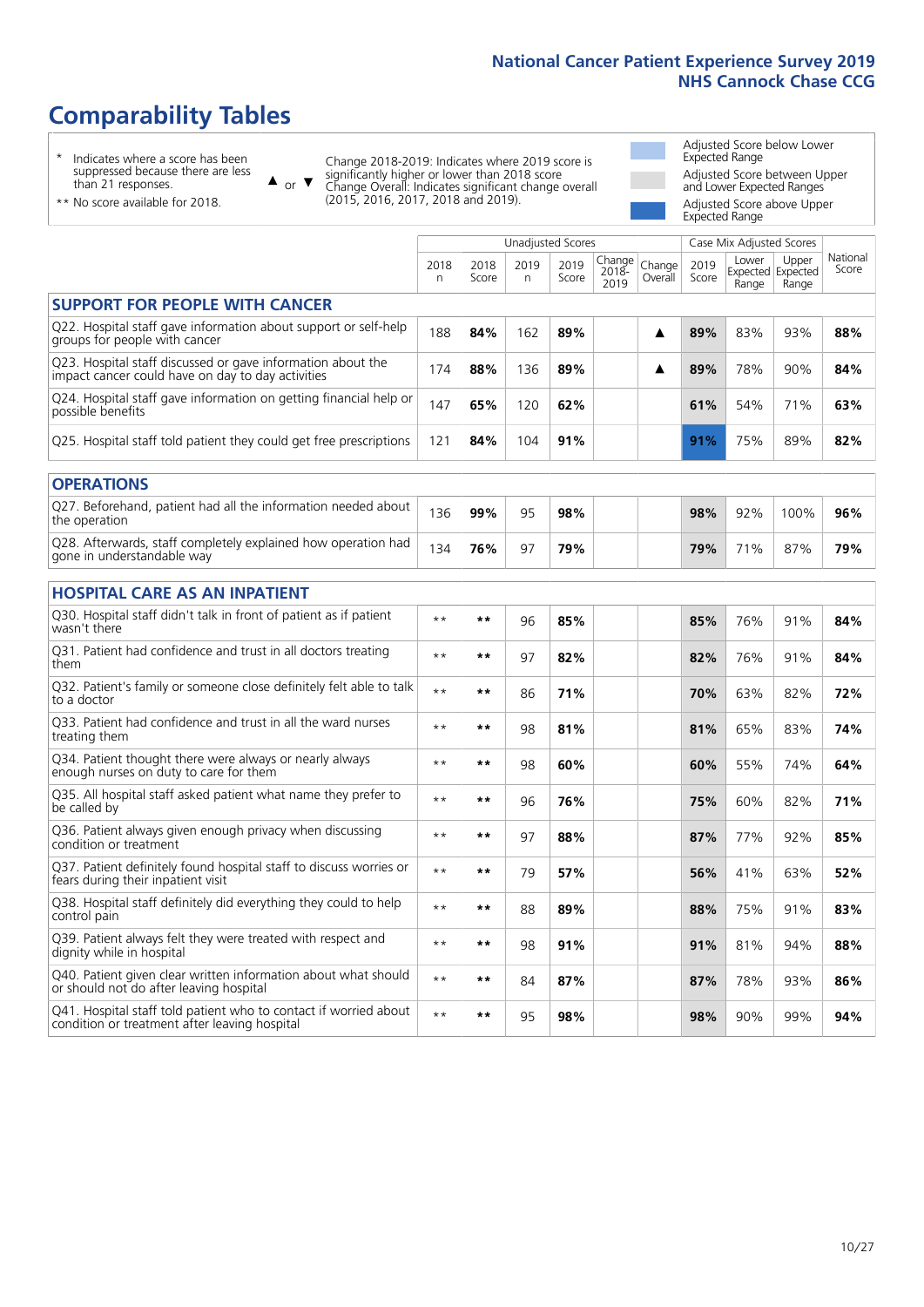# **Comparability Tables**

\* Indicates where a score has been suppressed because there are less than 21 responses.

\*\* No score available for 2018.

 $\triangle$  or  $\nabla$ 

Change 2018-2019: Indicates where 2019 score is significantly higher or lower than 2018 score Change Overall: Indicates significant change overall (2015, 2016, 2017, 2018 and 2019).

Adjusted Score below Lower Expected Range Adjusted Score between Upper and Lower Expected Ranges Adjusted Score above Upper Expected Range

|                                                                                                                       |              |               | Unadjusted Scores |               |                            |                   |               | Case Mix Adjusted Scores |                                     |                   |
|-----------------------------------------------------------------------------------------------------------------------|--------------|---------------|-------------------|---------------|----------------------------|-------------------|---------------|--------------------------|-------------------------------------|-------------------|
|                                                                                                                       | 2018<br>n    | 2018<br>Score | 2019<br>n         | 2019<br>Score | Change<br>$2018 -$<br>2019 | Change<br>Overall | 2019<br>Score | Lower<br>Range           | Upper<br>Expected Expected<br>Range | National<br>Score |
| <b>HOSPITAL CARE AS A DAY PATIENT / OUTPATIENT</b>                                                                    |              |               |                   |               |                            |                   |               |                          |                                     |                   |
| Q43. Patient definitely found hospital staff to discuss worries or<br>fears during their outpatient or day case visit | 197          | 73%           | 154               | 77%           |                            |                   | 77%           | 63%                      | 78%                                 | 71%               |
| Q44. Cancer doctor had the right documents at patient's last<br>outpatient appointment                                | 223          | 98%           | 186               | 98%           |                            | ▲                 | 98%           | 93%                      | 99%                                 | 96%               |
| Q46. Beforehand patient completely had all information needed<br>about radiotherapy treatment                         | 59           | 88%           | 49                | 90%           |                            |                   | 89%           | 77%                      | 96%                                 | 86%               |
| Q47. Patient completely given understandable information<br>about whether radiotherapy was working                    | 54           | 54%           | 40                | 73%           |                            |                   | 73%           | 45%                      | 75%                                 | 60%               |
| Q49. Beforehand patient completely had all information needed<br>about chemotherapy treatment                         | 143          | 90%           | 115               | 86%           |                            |                   | 85%           | 78%                      | 91%                                 | 84%               |
| Q50. Patient given enough information about whether<br>chemotherapy was working in a completely understandable way    | 137          | 76%           | 104               | 73%           |                            | ▲                 | 72%           | 59%                      | 77%                                 | 68%               |
| <b>HOME CARE AND SUPPORT</b>                                                                                          |              |               |                   |               |                            |                   |               |                          |                                     |                   |
| Q51. Hospital staff definitely gave family or someone close all the information needed to help care at home           | 208          | 63%           | 185               | 59%           |                            |                   | 58%           | 53%                      | 67%                                 | 60%               |
| Q52. Patient definitely given enough support from health or<br>social services during treatment                       | 122          | 53%           | 112               | 49%           |                            |                   | 49%           | 42%                      | 63%                                 | 52%               |
| Q53. Patient definitely given enough support from health or<br>social services after treatment                        | 61           | 36%           | 62                | 40%           |                            |                   | 41%           | 33%                      | 57%                                 | 45%               |
| <b>CARE FROM YOUR GENERAL PRACTICE</b>                                                                                |              |               |                   |               |                            |                   |               |                          |                                     |                   |
| Q54. GP given enough information about patient's condition<br>and treatment                                           | 187          | 94%           | 165               | 94%           |                            |                   | 94%           | 92%                      | 98%                                 | 95%               |
| Q55. General practice staff definitely did everything they could<br>to support patient during treatment               | 156          | 55%           | 133               | 59%           |                            |                   | 59%           | 50%                      | 67%                                 | 58%               |
| <b>YOUR OVERALL NHS CARE</b>                                                                                          |              |               |                   |               |                            |                   |               |                          |                                     |                   |
|                                                                                                                       |              |               |                   |               |                            |                   |               |                          |                                     |                   |
| Q56. Different people treating and caring for patient always<br>work well together to give best possible care         | $\star\star$ | $***$         | 206               | 76%           |                            |                   | 75%           | 67%                      | 79%                                 | 73%               |
| Q57. Patient given a care plan                                                                                        | 194          | 40%           | 160               | 39%           |                            |                   | 39%           | 30%                      | 45%                                 | 38%               |
| Q58. Overall the administration of care was good or very good                                                         | 241          | 89%           | 210               | 90%           |                            |                   | 90%           | 84%                      | 93%                                 | 89%               |
| Q59. Patient felt length of time for attending clinics and<br>appointments for cancer was about right                 | 242          | 72%           | 208               | 66%           |                            |                   | 66%           | 61%                      | 77%                                 | 69%               |
| Q60. Someone discussed with patient whether they would like<br>to take part in cancer research                        | 228          | 32%           | 199               | 24%           |                            | ▲                 | 24%           | 21%                      | 40%                                 | 30%               |
| Q61. Patient's average rating of care scored from very poor to<br>very good                                           | 241          | 8.9           | 201               | 8.8           |                            | ▲                 | 8.8           | 8.6                      | 9.0                                 | 8.8               |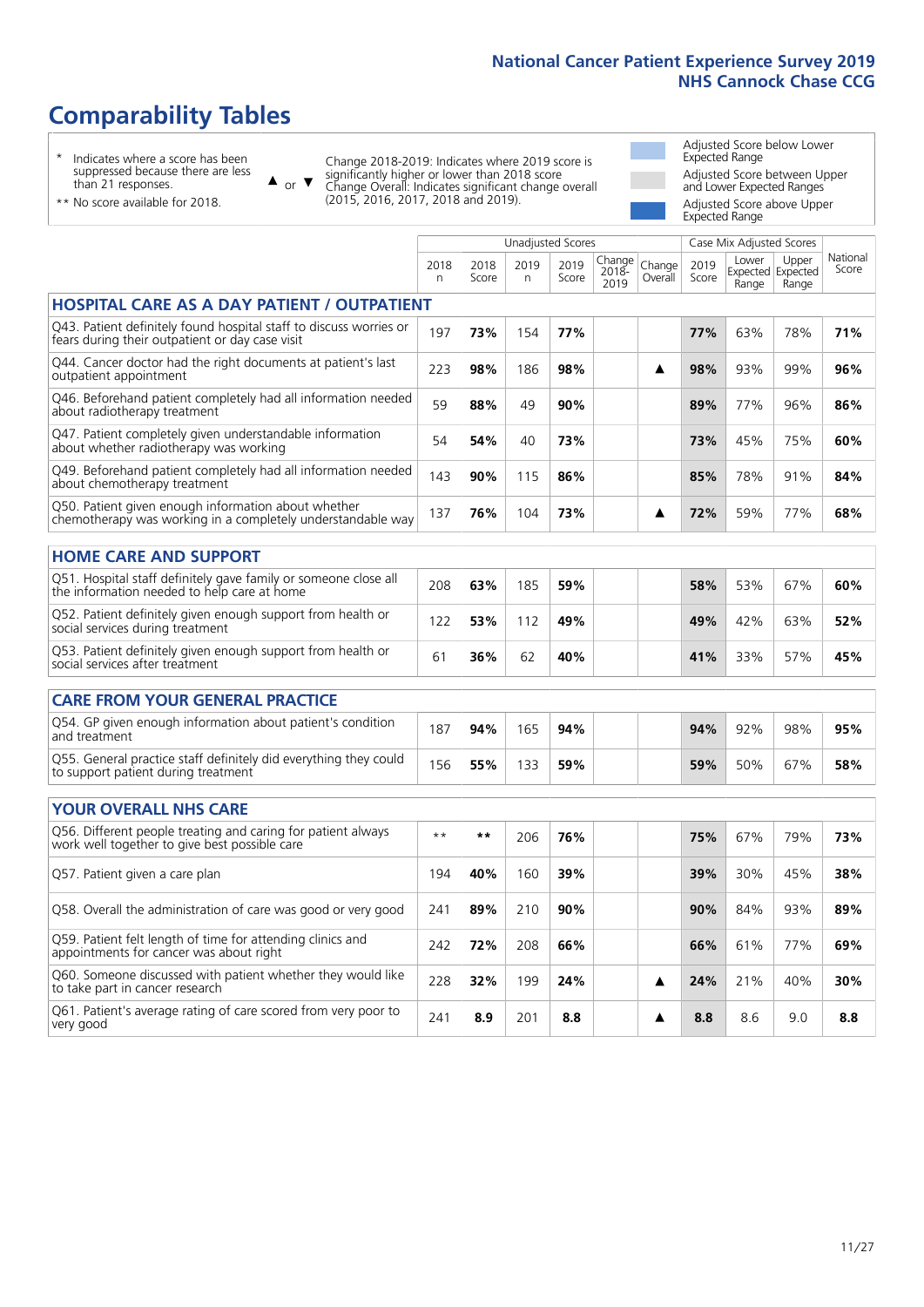# **Tumour Type Tables**

- \* Indicates where a score has been suppressed because there are less than 21 responses.
- n.a. Indicates that there were no respondents for that tumour group.

| <b>SEEING YOUR GP</b>                           |            |              |               |            |                    |                |                                   |         | Tumour Group |         |         |                 |                                                           |         |                |
|-------------------------------------------------|------------|--------------|---------------|------------|--------------------|----------------|-----------------------------------|---------|--------------|---------|---------|-----------------|-----------------------------------------------------------|---------|----------------|
|                                                 |            | Brain<br>CNS | <b>Breast</b> | Colorectal | ᠊ᢛ<br>Gynaecologic | Haematological | Head and<br>Neck                  | Lung    | Prostate     | Sarcoma | Skin    | Upper<br>Gastro | $\sigma$<br>Irologica                                     | Other   | All<br>Cancers |
| Q1. Saw GP once or twice before being told they | <b>CCG</b> |              | n.a. 94%      | $\star$    | $\star$            | 57%            | $\star$                           | $\star$ | $\star$      | n.a.    | $\star$ | $\star$         | $\star$                                                   | $\star$ | 75%            |
| needed to go to hospital                        | National   | 59%          |               |            | 94% 75% 77%        |                | 67%   79%   71%   82%   71%   90% |         |              |         |         |                 | 74% 83% 74% 79%                                           |         |                |
| Q2. Patient thought they were seen as soon as   | <b>CCG</b> | n.a.         |               | 81% 89%    | $\star$            | 85%            | $\star$                           | $\star$ | $\star$      | n.a.    | $\star$ | $\star$         | $\star$                                                   | $\star$ | 83%            |
| necessary                                       | National   | 79%          |               | 89% 83%    |                    |                |                                   |         |              |         |         |                 | 81%   82%   81%   84%   86%   69%   85%   79%   85%   79% |         | 84%            |

#### **DIAGNOSTIC TESTS** Tumour Group

|                                                   |                                          | Brain | <b>Breast</b> | Colorectal<br>LGT | ᠊ᢛ<br>Gynaecologic | Haematological | Head and<br>Neck | Lung        | Prostate | Sarcoma | Skin    | Upper<br>Gastro | rological                                   | Other   | All<br>Cancers |
|---------------------------------------------------|------------------------------------------|-------|---------------|-------------------|--------------------|----------------|------------------|-------------|----------|---------|---------|-----------------|---------------------------------------------|---------|----------------|
| Q5. Received all the information needed about     | <b>CCG</b>                               | n.a.  |               | 95% 96%           | $\star$            | 93%            | $\star$          | $\star$     | $\star$  | n.a.    |         | $\star$         | $\star$                                     | $\star$ | 93%            |
| the test                                          | National                                 | 93%   |               | 95% 95%           |                    | 93% 95%        |                  | 93% 95% 95% |          | 93%     | 96%     |                 | 95% 95%                                     | 95%     | 95%            |
| Q6. The length of time waiting for the test to be | <b>CCG</b>                               | n.a.  |               | 91% 95%           | $\star$            | 83%            | $\star$          | $\star$     | $\star$  | n.a.    | $\star$ | $\star$         | $\star$                                     | $\star$ | 85%            |
| done was about right                              | <b>National</b>                          |       |               | 84% 91% 88%       |                    |                |                  |             |          |         |         |                 | 86% 89% 88% 87% 87% 81% 87% 84% 87% 86% 88% |         |                |
| Q7. Test results explained in completely          | <b>CCG</b>                               | n.a.  |               | 82% 92%           | $\star$            | 86%            | $\star$          | $\star$     | $\star$  | n.a.    | $\star$ | $\star$         | $\star$                                     | $\star$ | 83%            |
| understandable way                                | National 71% 83% 82% 77% 77% 79% 80% 80% |       |               |                   |                    |                |                  |             |          |         |         |                 | 78% 84% 75% 80% 76% 80%                     |         |                |

| <b>FINDING OUT WHAT WAS WRONG WITH YOU</b>        |            |       |               |                        |                |                |                        |             | <b>Tumour Group</b> |         |         |                 |           |         |                |
|---------------------------------------------------|------------|-------|---------------|------------------------|----------------|----------------|------------------------|-------------|---------------------|---------|---------|-----------------|-----------|---------|----------------|
|                                                   |            | Brain | <b>Breast</b> | olorectal.<br>LGT<br>Ü | Gynaecological | Haematological | ad and<br>Neck<br>Head | Lung        | Prostate            | Sarcoma | Skin    | Upper<br>Gastro | Urologica | Other   | All<br>Cancers |
| Q10. Patient told they could bring a family       | <b>CCG</b> | n.a.  | 82%           | 85%                    | $\star$        | 84%            | $\star$                | $\star$     | $\star$             | n.a.    | $\star$ | $\star$         | $\star$   | $\star$ | 86%            |
| member or friend when first told they had cancer  | National   | 85%   | 82%           | 82%                    | 71%            | 71%            | 71%                    | 77%         | 79%                 | 73%     | 69%     | 76%             | 73%       | 75%     | 77%            |
| Q11. Patient felt they were told sensitively that | <b>CCG</b> | n.a.  | 81%           | 93%                    | $\star$        | 90%            | $\star$                | $\star$     | $\star$             | n.a.    | $\star$ | $\star$         | $\star$   | $\star$ | 87%            |
| they had cancer                                   | National   | 79%   | 89% 87%       |                        | 82%            |                |                        | 84% 87% 83% | 86%                 | 84%     | 89%     | 81%             | 84% 83%   |         | 86%            |
| Q12. Patient completely understood the            | <b>CCG</b> | n.a.  | 72%           | 86%                    |                | 53%            | $\star$                | $\star$     | $\star$             | n.a.    |         | $\star$         | $\star$   | $\star$ | 72%            |
| explanation of what was wrong                     | National   | 66%   | 77%           | 79%                    | 73%            | 60%            | 78%                    | 76%         | 79%                 | 67%     | 80%     | 70%             | 77%       | 70%     | 73%            |
| Q13. Patient given easy to understand written     | <b>CCG</b> | n.a.  | 77%           | 74%                    |                | 89%            | $\star$                | $\star$     | $\star$             | n.a.    | $\star$ | $\star$         | $\star$   | $\star$ | 75%            |
| information about the type of cancer they had     | National   | 66%   | 78%           | 73%                    |                |                |                        |             | 71% 76% 69% 67% 83% |         | 67% 84% | 67%             | 74%       | 65%     | 74%            |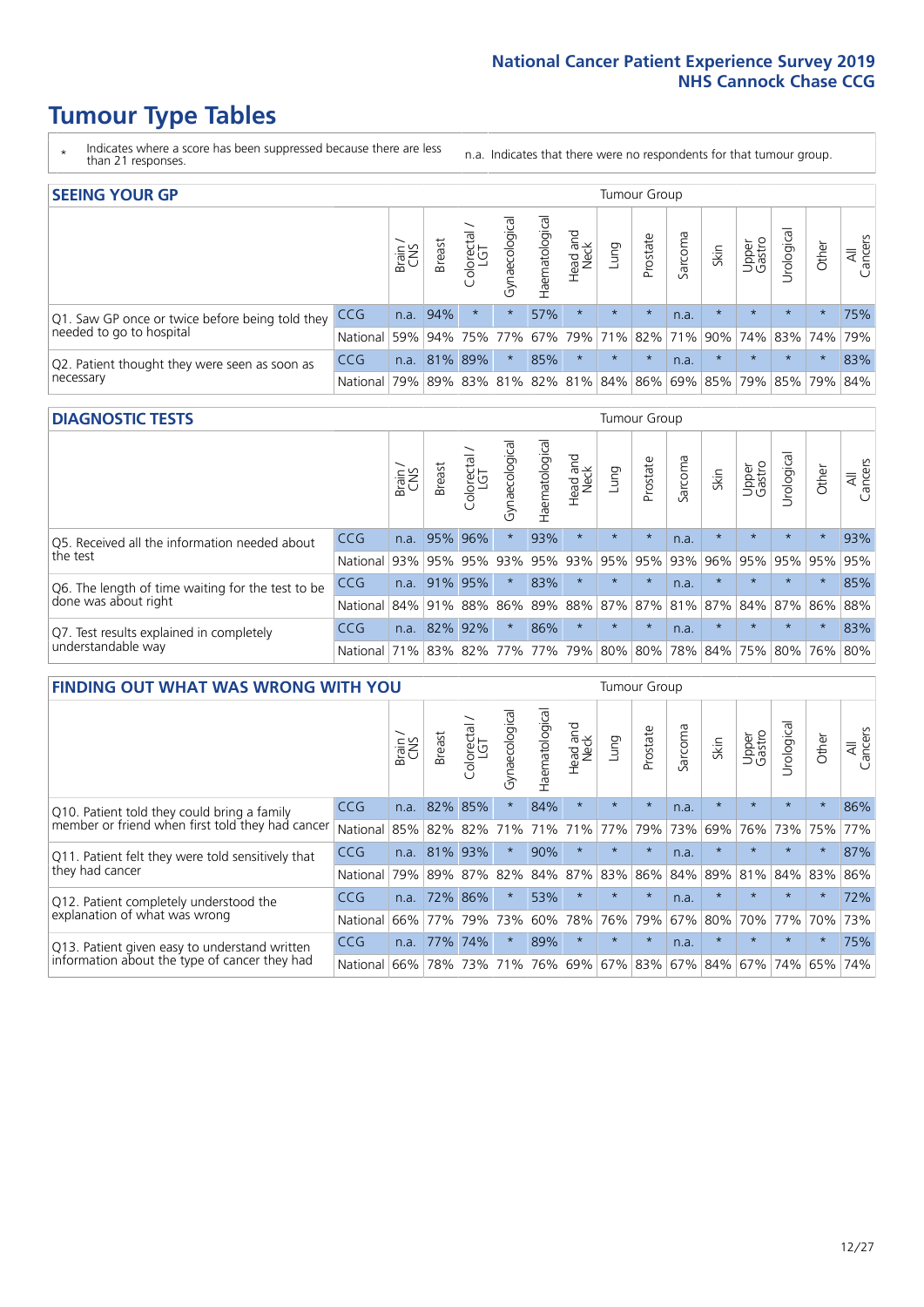# **Tumour Type Tables**

\* Indicates where a score has been suppressed because there are less than 21 responses.

n.a. Indicates that there were no respondents for that tumour group.

| <b>DECIDING THE BEST TREATMENT FOR YOU</b>         |          |       |               |                             |                |                |                         |         | <b>Tumour Group</b> |         |                                     |                 |            |         |                |
|----------------------------------------------------|----------|-------|---------------|-----------------------------|----------------|----------------|-------------------------|---------|---------------------|---------|-------------------------------------|-----------------|------------|---------|----------------|
|                                                    |          | Brain | <b>Breast</b> | olorectal.<br>LGT<br>$\cup$ | Gynaecological | Haematological | ead and<br>Neck<br>Head | Lung    | Prostate            | Sarcoma | Skin                                | Upper<br>Gastro | Jrological | Other   | All<br>Cancers |
| Q14. Patient felt that treatment options were      | CCG      | n.a.  | 84%           | 92%                         | $\star$        | 88%            | $\star$                 | $\star$ | $\star$             | n.a.    | $\star$                             | $\star$         | $\star$    | $\star$ | 87%            |
| completely explained                               | National | 85%   | 85%           | 85%                         | 85%            | 82%            | 87%                     | 84%     | 83%                 | 83%     | 89%                                 | 81%             | 83%        | 79%     | 83%            |
| Q15. Patient felt possible side effects were       | CCG      | n.a.  | 72%           | 78%                         | $\star$        | 72%            | $\star$                 | $\star$ | $\star$             | n.a.    | $\star$                             | $\star$         | $\star$    | $\star$ | 76%            |
| definitely explained in an understandable way      | National | 69%   | 74%           | 76%                         | 75%            | 69%            | 73%                     | 74%     | 73%                 | 73%     | 77%                                 | 72%             | 71%        | 70%     | 73%            |
| Q16. Patient definitely given practical advice and | CCG      | n.a.  | 74%           | 69%                         | $\star$        | 74%            | $\star$                 | $\star$ | $\star$             | n.a.    | $\star$                             | $\star$         | $\star$    | $\star$ | 72%            |
| support in dealing with side effects of treatment  | National | 63%   | 70%           | 70%                         | 69%            | 65%            | 70%                     | 69%     | 65%                 | 66%     | 71%                                 | 66%             | 63%        | 64%     | 67%            |
| Q17. Patient definitely told about side effects    | CCG      | n.a.  | 60%           | 61%                         | $\star$        | 56%            | $\star$                 | $\star$ | $\star$             | n.a.    | $\star$                             | $\star$         | $\star$    | $\star$ | 59%            |
| that could affect them in the future               | National | 62%   | 57%           | 59%                         | 56%            | 51%            | 64%                     | 56%     | 66%                 | 54%     | 66%                                 | 53%             | 56%        | 52%     | 57%            |
| Q18. Patient definitely involved as much as they   | CCG      | n.a.  | 80%           | 85%                         | $\star$        | 79%            | $\star$                 | $\star$ | $\star$             | n.a.    | $\star$                             | $\star$         | $\star$    | $\star$ | 82%            |
| wanted in decisions about care and treatment       | National | 79%   |               |                             |                |                |                         |         |                     |         | 81% 83% 81% 80% 81% 81% 84% 81% 87% | 79%             | 79%        | 78%     | 81%            |

#### **CLINICAL NURSE SPECIALIST (CNS)** Tumour Group

|                                             |            | Brain | <b>Breast</b> | Colorectal<br>LGT | $\sigma$<br>Gynaecologic | Haematological | Head and<br>Neck | Lung    | Prostate | Sarcoma | Skin                        | Upper<br>Gastro | Urologica       | Other   | All<br>Cancers |
|---------------------------------------------|------------|-------|---------------|-------------------|--------------------------|----------------|------------------|---------|----------|---------|-----------------------------|-----------------|-----------------|---------|----------------|
| Q19. Patient given the name of a CNS who    | <b>CCG</b> | n.a.  |               | 94% 88%           |                          | 97%            | $\star$          | $\star$ | $\star$  | n.a.    | $\star$                     | $\star$         | $\star$         | $\star$ | 92%            |
| would support them through their treatment  | National   | 95%   | 95%           | 92%               | 95%                      | 92%            | 91%              |         | 94% 91%  | 91%     | 91%                         | 93%             | 85%             | 89%     | 92%            |
| Q20. Patient found it very or quite easy to | <b>CCG</b> | n.a.  | 74%           |                   |                          | 100%           | $\star$          | $\star$ | $\star$  | n.a.    |                             | $\star$         | $\star$         | $\star$ | 83%            |
| contact their CNS                           | National   | 86%   | 84%           | 88%               | 85%                      |                | 87% 86% 86%      |         | 80%      | 86%     | 90%                         | 85%             | 83% 83% 85%     |         |                |
| Q21. Patient got understandable answers to  | <b>CCG</b> | n.a.  | 85%           | $\star$           | $\star$                  | 94%            | $\star$          | $\star$ | $\star$  | n.a.    | $\star$                     | $\star$         | $\star$         | $\star$ | 88%            |
| important questions all or most of the time | National   | 82%   | 87%           | 89%               |                          |                |                  |         |          |         | 86% 89% 88% 86% 87% 87% 93% |                 | 86% 87% 86% 87% |         |                |

| <b>SUPPORT FOR PEOPLE WITH CANCER</b>                                                             |            |       |               |                 |                |                |                        |         | <b>Tumour Group</b> |         |         |                 |                         |         |                |
|---------------------------------------------------------------------------------------------------|------------|-------|---------------|-----------------|----------------|----------------|------------------------|---------|---------------------|---------|---------|-----------------|-------------------------|---------|----------------|
|                                                                                                   |            | Brain | <b>Breast</b> | ∽<br>Colorectal | Gynaecological | Haematological | ad and<br>Neck<br>Head | Lung    | Prostate            | Sarcoma | Skin    | Upper<br>Gastro | Irological<br>$\supset$ | Other   | All<br>Cancers |
| Q22. Hospital staff gave information about<br>support or self-help groups for people with         | <b>CCG</b> | n.a.  | 91%           | 86%             | $\star$        | 86%            | $\star$                | $\star$ | $\star$             | n.a.    | $\star$ | $\star$         | $\star$                 | $\star$ | 89%            |
| cancer                                                                                            | National   | 92%   | 92%           | 88%             | 87%            | 86%            | 88%                    | 87%     | 91%                 | 86%     | 90%     | 88%             | 81%                     | 83%     | 88%            |
| Q23. Hospital staff discussed or gave information<br>about the impact cancer could have on day to | CCG        | n.a.  | 95%           | $\star$         | $\star$        | 86%            | $\star$                | $\star$ | $\star$             | n.a.    | $\star$ | $\star$         | $\star$                 | $\star$ | 89%            |
| day activities                                                                                    | National   | 84%   | 86%           | 85%             | 82%            | 84%            | 84%                    | 83%     | 88%                 | 81%     | 86%     | 83%             | 78%                     | 79%     | 84%            |
| Q24. Hospital staff gave information on getting                                                   | <b>CCG</b> | n.a.  | 65%           |                 | $\star$        | 68%            | $\star$                | $\star$ | $\star$             | n.a.    |         | $\star$         | $\star$                 | $\star$ | 62%            |
| financial help or possible benefits                                                               | National   | 78%   | 68%           | 61%             | 66%            | 61%            | 67%                    | 72%     | 55%                 | 64%     | 60%     | 64%             | 47%                     | 59%     | 63%            |
| Q25. Hospital staff told patient they could get                                                   | <b>CCG</b> | n.a.  | 94%           |                 | $\star$        | $\star$        | $\star$                | $\star$ | $\star$             | n.a.    | $\star$ | $\star$         | $\star$                 | $\star$ | 91%            |
| free prescriptions                                                                                | National   | 82%   |               | 81% 83%         | 79%            | 87%            |                        |         | 84% 86% 80%         | 78%     | 71%     | 84%             |                         | 73% 81% | 82%            |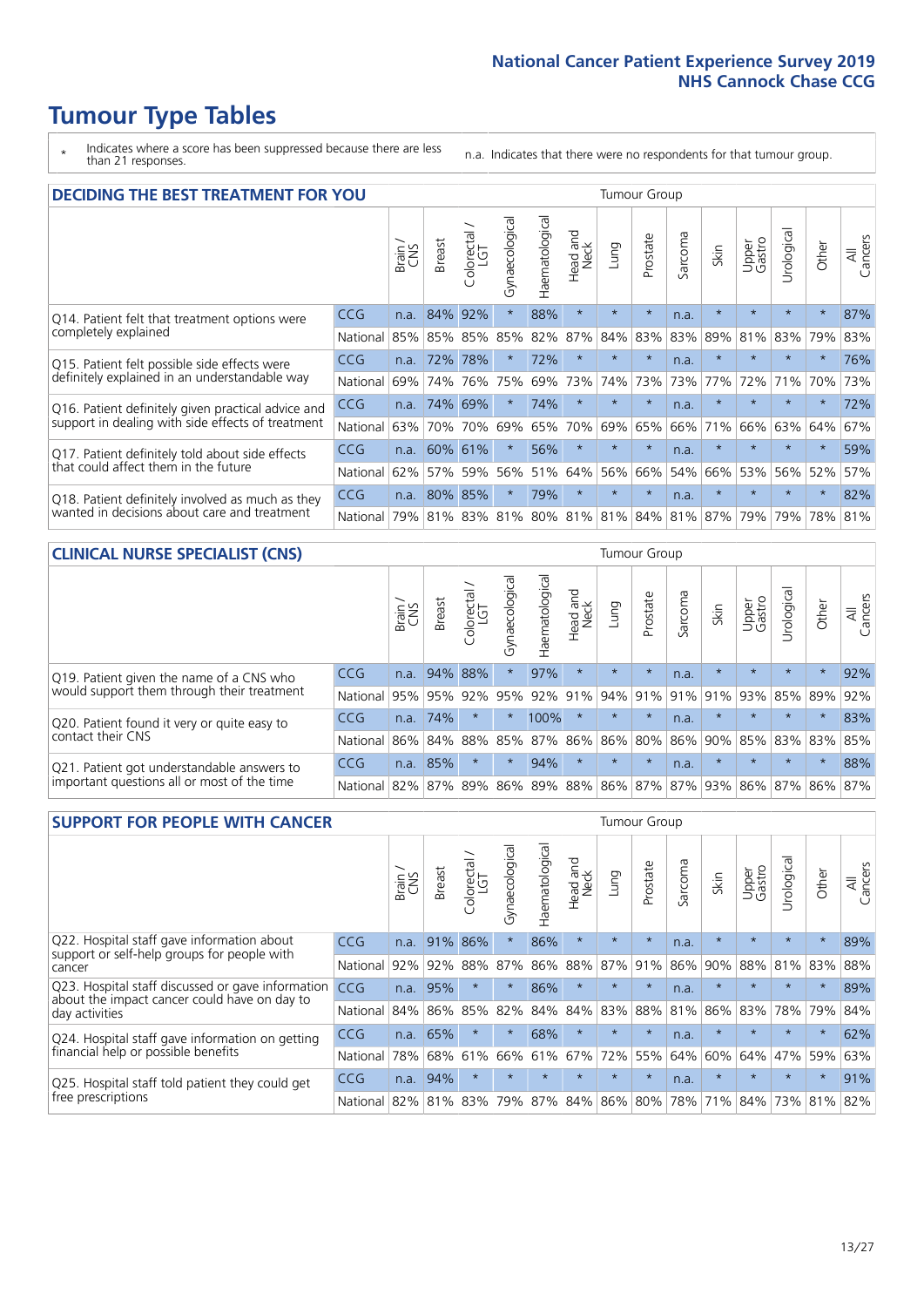# **Tumour Type Tables**

- \* Indicates where a score has been suppressed because there are less than 21 responses.
- n.a. Indicates that there were no respondents for that tumour group.

| <b>OPERATIONS</b>                                |              |              |               |            |                |                |                  |         | Tumour Group    |         |         |                 |                                                  |         |                |
|--------------------------------------------------|--------------|--------------|---------------|------------|----------------|----------------|------------------|---------|-----------------|---------|---------|-----------------|--------------------------------------------------|---------|----------------|
|                                                  |              | Brain<br>CNS | <b>Breast</b> | Colorectal | Gynaecological | Haematological | Head and<br>Neck | Dung    | Prostate        | Sarcoma | Skin    | Upper<br>Gastro | σ<br>Jrologica                                   | Other   | All<br>Cancers |
| Q27. Beforehand, patient had all the information | <b>CCG</b>   | n.a.         | 97%           | $\star$    | $\star$        | $\star$        | $\star$          | $\star$ | $\star$         | n.a.    | $\star$ | $\star$         | $\star$                                          | $\star$ | 98%            |
| needed about the operation                       | National 96% |              |               | 97% 96%    | 96%            |                |                  |         | 94% 96% 95% 97% |         | 95% 96% | 96%             |                                                  | 95% 95% | 96%            |
| Q28. Afterwards, staff completely explained how  | <b>CCG</b>   | n.a.         | 80%           | $\star$    | $\star$        | $\star$        | $\star$          | $\star$ | $\star$         | n.a.    | $\star$ | $\star$         | $\star$                                          | $\star$ | 79%            |
| operation had gone in understandable way         | National 76% |              |               | 79% 83%    |                |                |                  |         |                 |         |         |                 | 79%  78%  79%  79%  78%  80%  82%  79%  76%  77% |         | 79%            |

#### **HOSPITAL CARE AS AN INPATIENT** Tumour Group

|                                                                                                  |            | Brain | <b>Breast</b> | $\frac{\text{Colored}}{\text{LGT}}$ | Gynaecological | Haematological          | Head and<br>Neck | Lung    | Prostate | Sarcoma | Skin    | Upper<br>Gastro | Urological      | Other   | Cancers<br>$\overline{\overline{z}}$ |
|--------------------------------------------------------------------------------------------------|------------|-------|---------------|-------------------------------------|----------------|-------------------------|------------------|---------|----------|---------|---------|-----------------|-----------------|---------|--------------------------------------|
| Q30. Hospital staff didn't talk in front of patient                                              | CCG        | n.a.  | $\star$       | $\star$                             | $\star$        | $\star$                 | $\star$          | $\star$ | $\star$  | n.a.    | $\star$ | $\star$         | $\star$         | $\star$ | 85%                                  |
| as if patient wasn't there                                                                       | National   | 81%   | 86%           | 81%                                 | 83%            | 84%                     | 83%              | 81%     | 88%      | 86%     | 86%     | 81%             | 83%             | 82%     | 84%                                  |
| 031. Patient had confidence and trust in all                                                     | CCG        | n.a.  | $\star$       | $\star$                             | $\star$        | $\star$                 | $\star$          | $\star$ | $\star$  | n.a.    | $\star$ | $\star$         | $\star$         | $\star$ | 82%                                  |
| doctors treating them                                                                            | National   | 82%   | 83%           | 85%                                 | 83%            | 82%                     |                  | 87% 83% | 89%      | 86%     | 85%     |                 | 81% 85%         | 80%     | 84%                                  |
| Q32. Patient's family or someone close definitely                                                | CCG        | n.a.  | $\star$       | $\star$                             | $\star$        | $\star$                 | $\star$          | $\star$ | $\star$  | n.a.    | $\star$ | $\star$         | $\star$         | $\star$ | 71%                                  |
| felt able to talk to a doctor                                                                    | National   | 67%   | 72%           | 73%                                 | 72%            | 74%                     | 75%              | 74%     | 72%      | 71%     | 74%     | 73%             | 71%             | 69%     | 72%                                  |
| Q33. Patient had confidence and trust in all the                                                 | CCG        | n.a.  | $\star$       | $\star$                             | $\star$        | $\star$                 | $\star$          | $\star$ | $\star$  | n.a.    | $\star$ | $\star$         | $\star$         | $\star$ | 81%                                  |
| ward nurses treating them                                                                        | National   | 72%   | 73%           | 72%                                 |                | 71% 77%                 | 75%              | 77%     | 79%      | 74%     | 75%     |                 | 73% 77%         | 69%     | 74%                                  |
| Q34. Patient thought there were always or nearly                                                 | CCG        | n.a.  | $\star$       | $\star$                             | $\star$        | $\star$                 | $\star$          | $\star$ | $\star$  | n.a.    | $\star$ | $\star$         | $\star$         | $\star$ | 60%                                  |
| always enough nurses on duty to care for them                                                    | National   | 68%   | 64%           | 62%                                 | 63%            | 63%                     | 65%              | 68%     | 72%      | 65%     | 70%     | 65%             | 66%             | 60%     | 64%                                  |
| Q35. All hospital staff asked patient what name                                                  | CCG        | n.a.  | $\star$       | $\star$                             | $\star$        | $\star$                 | $\star$          | $\star$ | $\star$  | n.a.    | $\star$ | $\star$         | $\star$         | $\star$ | 76%                                  |
| they prefer to be called by                                                                      | National   | 68%   | 62%           | 74%                                 | 65%            | 72%                     | 71%              | 76%     | 72%      | 74%     | 70%     | 78%             | 76%             | 69%     | 71%                                  |
| Q36. Patient always given enough privacy when                                                    | CCG        | n.a.  | $\star$       | $\star$                             | $\star$        | $\star$                 | $\star$          | $\star$ | $\star$  | n.a.    | $\star$ | $\star$         | $\star$         | $\star$ | 88%                                  |
| discussing condition or treatment                                                                | National   | 78%   | 84%           | 85%                                 | 81%            | 86%                     |                  | 87% 84% | 88%      | 84%     | 84%     | 84%             | 85%             | 82%     | 85%                                  |
| Q37. Patient definitely found hospital staff to                                                  | <b>CCG</b> | n.a.  | $\star$       | $\star$                             | $\star$        | $\star$                 | $\star$          | $\star$ | $\star$  | n.a.    | $\star$ | $\star$         | $\star$         | $\star$ | 57%                                  |
| discuss worries or fears during their inpatient visit                                            | National   | 45%   | 51%           | 55%                                 |                | 51% 56%                 | 52%              | 49%     | 53%      | 54%     | 51%     |                 | 53% 49%         | 46%     | 52%                                  |
| Q38. Hospital staff definitely did everything they                                               | CCG        | n.a.  | $\star$       | $\star$                             | $\star$        | $\star$                 | $\star$          | $\star$ | $\star$  | n.a.    | $\star$ | $\star$         | $\star$         | $\star$ | 89%                                  |
| could to help control pain                                                                       | National   | 85%   | 83%           | 84%                                 | 82%            | 82%                     | 80%              | 84%     | 85%      | 83%     | 85%     | 82%             | 81%             | 82%     | 83%                                  |
| Q39. Patient always felt they were treated with                                                  | CCG        | n.a.  | $\star$       | $\star$                             | $\star$        | $\star$                 | $\star$          | $\star$ | $\star$  | n.a.    | $\star$ |                 | $\star$         | $\star$ | 91%                                  |
| respect and dignity while in hospital                                                            | National   | 85%   | 87%           | 87%                                 | 85%            | 89%                     |                  | 87% 88% | 91%      | 89%     | 89%     | 88%             | 90%             | 86%     | 88%                                  |
| Q40. Patient given clear written information<br>about what should or should not do after leaving | CCG        | n.a.  | $\star$       | $\star$                             | $\star$        | $\star$                 | $\star$          | $\star$ | $\star$  | n.a.    | $\star$ | $\star$         | $\star$         | $\star$ | 87%                                  |
| hospital                                                                                         | National   | 80%   | 89%           | 86%                                 | 86%            | 83%                     |                  | 87% 82% | 91%      | 85%     | 90%     | 82%             | 87%             | 83%     | 86%                                  |
| Q41. Hospital staff told patient who to contact<br>if worried about condition or treatment after | CCG        | n.a.  | $\star$       | $\star$                             | $\star$        | $\star$                 | $\star$          | $\star$ | $\star$  | n.a.    | $\star$ | $\star$         | $\star$         | $\star$ | 98%                                  |
| leaving hospital                                                                                 | National I | 94%   |               |                                     |                | 95% 95% 93% 96% 93% 92% |                  |         | 96%      |         |         |                 | 94% 95% 92% 92% | 93%     | 94%                                  |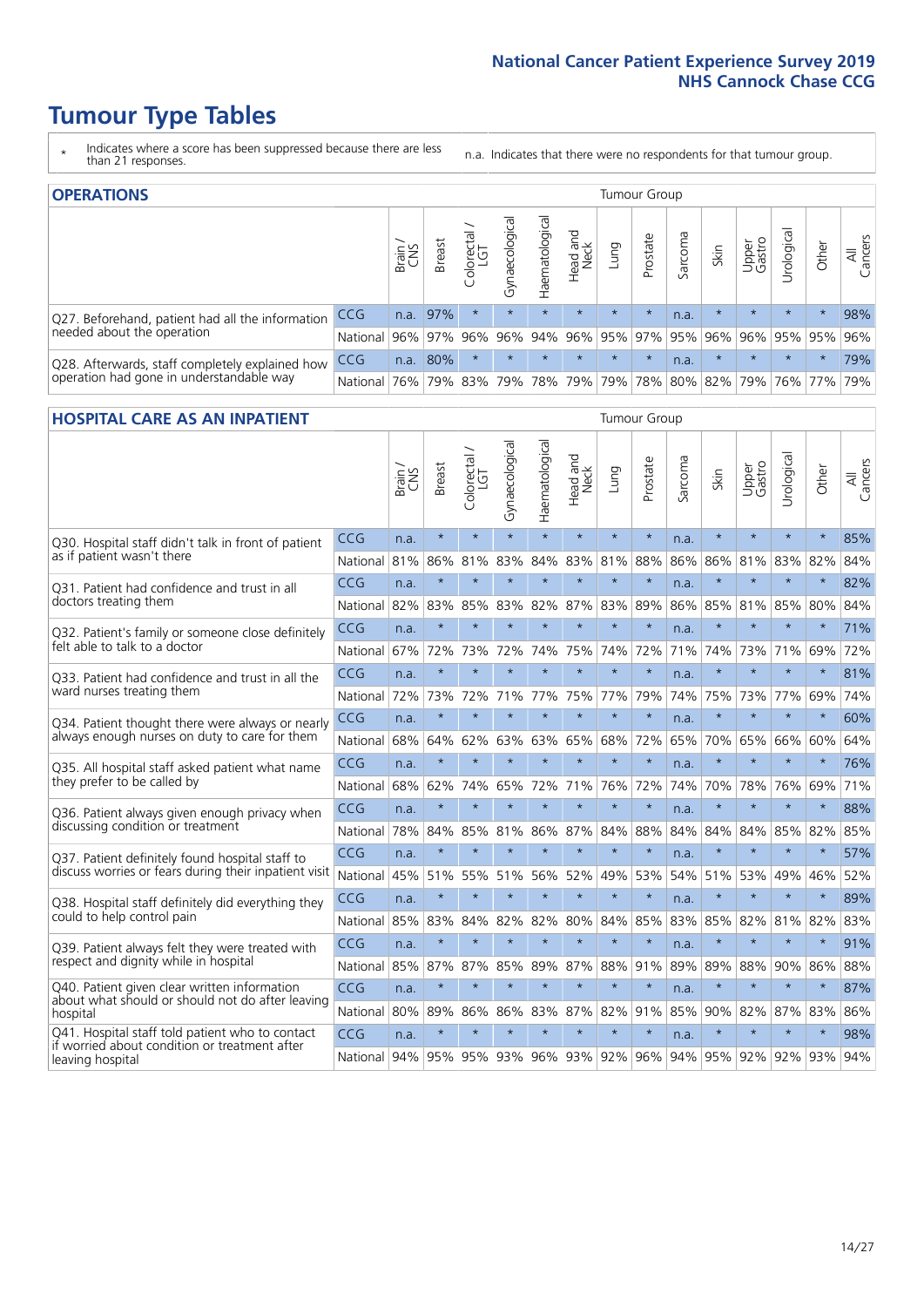# **Tumour Type Tables**

- \* Indicates where a score has been suppressed because there are less than 21 responses.
- n.a. Indicates that there were no respondents for that tumour group.

| <b>HOSPITAL CARE AS A DAY PATIENT / OUTPATIENT</b>                                                                       |            |       |               |                            |                |                       |                         |         |          | <b>Tumour Group</b> |         |                 |            |         |                |
|--------------------------------------------------------------------------------------------------------------------------|------------|-------|---------------|----------------------------|----------------|-----------------------|-------------------------|---------|----------|---------------------|---------|-----------------|------------|---------|----------------|
|                                                                                                                          |            | Brain | <b>Breast</b> | ╮<br>olorectal<br>LGT<br>Ũ | Gynaecological | <b>Haematological</b> | aad and<br>Neck<br>Head | Lung    | Prostate | Sarcoma             | Skin    | Upper<br>Gastro | Urological | Other   | All<br>Cancers |
| Q43. Patient definitely found hospital staff to<br>discuss worries or fears during their outpatient or<br>day case visit | <b>CCG</b> | n.a.  | 69%           | $\star$                    | $\star$        | 76%                   | $\star$                 | $\star$ | $\star$  | n.a.                | $\star$ | $\star$         | $\star$    | $\star$ | 77%            |
|                                                                                                                          | National   | 66%   | 68%           | 73%                        | 70%            | 73%                   | 72%                     | 70%     | 74%      | 72%                 | 72%     | 71%             | 67%        | 68%     | 71%            |
| Q44. Cancer doctor had the right documents at<br>patient's last outpatient appointment                                   | CCG        | n.a.  | 100%100%      |                            |                | 100%                  | $\star$                 | $\star$ | $\star$  | n.a.                |         | $\star$         | $\star$    | $\star$ | 98%            |
|                                                                                                                          | National   | 94%   | 96%           | 96%                        | 96%            | 97%                   | 96%                     | 96%     | 96%      | 96%                 | 96%     | 94%             | 96%        | 95%     | 96%            |
| Q46. Beforehand patient completely had                                                                                   | <b>CCG</b> | n.a.  | 96%           | $\star$                    |                | ÷                     | $\star$                 | $\star$ | $\star$  | n.a.                | $\star$ | n.a.            | $\star$    | $\star$ | 90%            |
| all information needed about radiotherapy<br>treatment                                                                   | National   | 91%   | 88%           | 83%                        | 88%            | 84%                   | 86%                     | 86%     | 88%      | 88%                 | 84%     | 86%             | 83%        | 84%     | 86%            |
| Q47. Patient completely given understandable<br>information about whether radiotherapy was<br>working                    | <b>CCG</b> | n.a.  | $\star$       |                            |                |                       | $\star$                 | $\star$ | $\star$  | n.a.                | $\star$ | n.a.            | $\star$    | $\star$ | 73%            |
|                                                                                                                          | National   | 56%   | 60%           | 57%                        | 61%            | 62%                   | 63%                     | 59%     | 60%      | 67%                 | 57%     | 52%             | 59%        | 59%     | 60%            |
| Q49. Beforehand patient completely had all                                                                               | <b>CCG</b> | n.a.  | $\star$       | 90%                        | $\star$        | 86%                   | $\star$                 | $\star$ | $\star$  | n.a.                | $\star$ | $\star$         | $\star$    | $\star$ | 86%            |
| information needed about chemotherapy<br>treatment                                                                       | National   | 80%   | 82%           | 86%                        | 87%            | 85%                   | 79%                     | 84%     | 86%      | 86%                 | 90%     | 84%             | 85%        | 85%     | 84%            |
| Q50. Patient given enough information about<br>whether chemotherapy was working in a<br>completely understandable way    | <b>CCG</b> | n.a.  | $\ast$        | $\star$                    | $^\star$       | 82%                   | $\star$                 | $\star$ | $\star$  | n.a.                | $\star$ | $\star$         | $\star$    | $\star$ | 73%            |
|                                                                                                                          | National   | 54%   | 62%           | 64%                        | 68%            | 75%                   |                         | 57% 67% | 66%      | 71%                 | 79%     | 61%             | 68%        | 69%     | 68%            |

#### **HOME CARE AND SUPPORT** Tumour Group

|                                                                                                                   |            | Brain | <b>Breast</b> | olorectal<br>LGT<br>Ü | ᢛ<br>Gynaecologic | Haematological | ad and<br>Neck<br>Head | <b>Dung</b> | Prostate | Sarcoma | Skin    | Upper<br>Gastro | rological | Other   | All<br>Cancers |
|-------------------------------------------------------------------------------------------------------------------|------------|-------|---------------|-----------------------|-------------------|----------------|------------------------|-------------|----------|---------|---------|-----------------|-----------|---------|----------------|
| Q51. Hospital staff definitely gave family or<br>someone close all the information needed to<br>help care at home | <b>CCG</b> | n.a.  | 52% 63%       |                       |                   | 72%            | $\star$                | $\star$     | $\star$  | n.a.    | $\star$ | $\star$         | $\star$   | $\star$ | 59%            |
|                                                                                                                   | National   | 58%   | 58%           | 63%                   |                   | $57\%$ 62% 67% |                        |             | 59% 61%  |         | 62% 65% | 60%             | 59% 55%   |         | 60%            |
| Q52. Patient definitely given enough support<br>from health or social services during treatment                   | <b>CCG</b> | n.a.  | 33%           |                       | $\star$           | $\star$        | $\star$                | $\star$     | $\star$  | n.a.    | $\star$ | $\star$         | $\star$   | $\star$ | 49%            |
|                                                                                                                   | National   | 42%   | 52%           | 60%                   |                   | 45% 51%        | 59%                    | 50%         | 48%      |         | 53% 57% | 54%             | 48% 51%   |         | 52%            |
| Q53. Patient definitely given enough support<br>from health or social services after treatment                    | <b>CCG</b> | n.a.  | $\star$       |                       | $\star$           |                | $\star$                | $\star$     | $\star$  | n.a.    | n.a.    | $\star$         | $\star$   | $\star$ | 40%            |
|                                                                                                                   | National l | 39%   | 41% 53%       |                       | 39%               | $ 43\% $       | 56%                    | 40%         | 46%      | 48%     | 59%     | 47%             | 44%       | 44%     | 45%            |

| <b>CARE FROM YOUR GENERAL PRACTICE</b>                                                                     |              |       | Tumour Group  |                   |                |                   |                  |         |                             |         |         |                 |           |         |                |
|------------------------------------------------------------------------------------------------------------|--------------|-------|---------------|-------------------|----------------|-------------------|------------------|---------|-----------------------------|---------|---------|-----------------|-----------|---------|----------------|
|                                                                                                            |              | Brain | <b>Breast</b> | Colorectal<br>LGT | Gynaecological | ক<br>Haematologic | Head and<br>Neck | Lung    | Prostate                    | Sarcoma | Skin    | Upper<br>Gastro | Urologica | Other   | All<br>Cancers |
| Q54. GP given enough information about<br>patient's condition and treatment                                | <b>CCG</b>   | n.a.  |               | 95% 95%           | $\star$        | 94%               | $\star$          | $\star$ | $\star$                     | n.a.    | $\star$ | $\star$         | $\star$   | $\star$ | 94%            |
|                                                                                                            | National 91% |       |               | 96% 95%           | 95%            |                   | 96% 94% 94% 96%  |         |                             |         | 94% 96% | 93% 95% 94%     |           |         | 95%            |
| Q55. General practice staff definitely did<br>everything they could to support patient during<br>treatment | <b>CCG</b>   | n.a.  | 47%           | $\star$           | $\star$        | 69%               | $\star$          | $\star$ | $\star$                     | n.a.    | $\star$ | $\star$         | $\star$   | $\star$ | 59%            |
|                                                                                                            | National     | 55%   |               | 58% 59%           | 56%            |                   | 56% 59%          |         | 56% 64% 56% 65% 59% 59% 55% |         |         |                 |           |         | 58%            |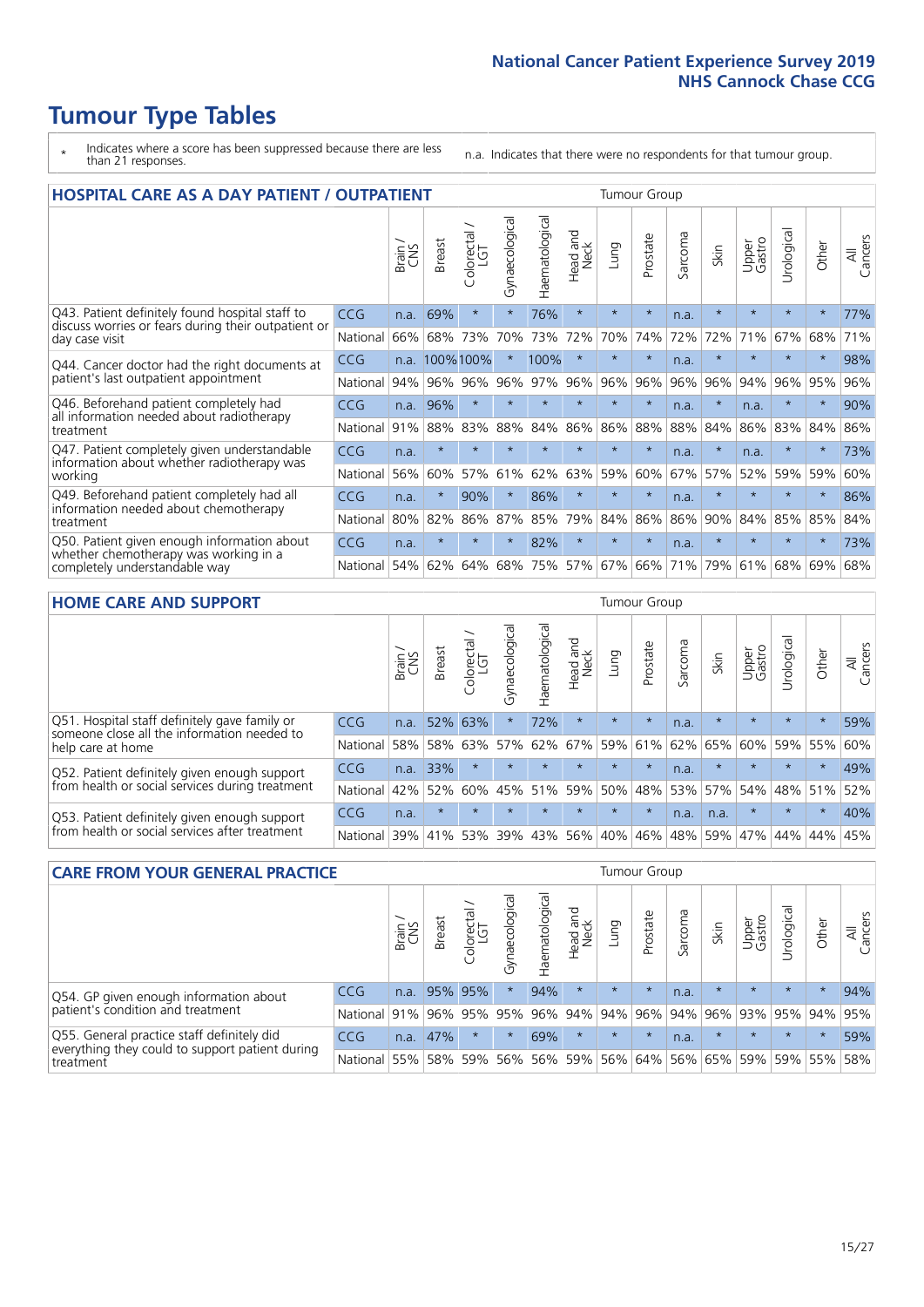# **Tumour Type Tables**

- \* Indicates where a score has been suppressed because there are less than 21 responses.
- n.a. Indicates that there were no respondents for that tumour group.

#### **YOUR OVERALL NHS CARE** THE TWO CONTROLLER THE THE THROUP CHANGE THE TUMOUR GROUP

|            | Brain | <b>Breast</b> | Colorectal<br>LGT | Gynaecological    | Haematological | aad and<br>Neck<br>Head | Lung                             | Prostate | Sarcoma | Skin    | Upper<br>Gastro | लु<br>Urologia | Other    | All<br>Cancers |
|------------|-------|---------------|-------------------|-------------------|----------------|-------------------------|----------------------------------|----------|---------|---------|-----------------|----------------|----------|----------------|
| <b>CCG</b> | n.a.  | 71%           | 69%               | $\star$           | 85%            | $\star$                 | $\star$                          | $\star$  | n.a.    | $\star$ | $\star$         | $\star$        | $\ast$   | 76%            |
| National   | 60%   |               | 73%               | 69%               |                | 73%                     | 73%                              | 75%      | 70%     | 79%     | 69%             | 74%            | 68%      | 73%            |
| <b>CCG</b> | n.a.  | <b>33%</b>    | 35%               |                   | 45%            | $\ast$                  | $\star$                          | $\star$  | n.a.    | $\star$ | $\star$         | $\star$        | $\star$  | 39%            |
| National   | 36%   | 41%           | 40%               | 34%               | 36%            | 39%                     | 36%                              | 40%      | 34%     | 44%     | 36%             | 33%            | 31%      | 38%            |
| <b>CCG</b> | n.a.  | 83%           | 93%               |                   | 95%            | $\star$                 | $\star$                          | $\star$  | n.a.    | $\star$ |                 |                |          | 90%            |
| National   |       | 90%           | 88%               | 87%               |                | 90%                     | 90%                              | 88%      | 88%     | 90%     | 86%             | 85%            | 87%      | 89%            |
| <b>CCG</b> | n.a.  |               |                   |                   | 60%            | $\star$                 | $\star$                          | $\star$  | n.a.    | $\star$ | $\star$         | $\star$        | $\ast$   | 66%            |
| National   | 58%   | 68%           | 73%               | 66%               |                |                         | 71%                              | 76%      | 68%     | 73%     | 66%             | 75%            | 64%      | 69%            |
| <b>CCG</b> | n.a.  | 20%           | 19%               |                   | 35%            | $\star$                 | $\star$                          | $\star$  | n.a.    | $\star$ |                 |                | $^\star$ | 24%            |
| National   | 42%   | 30%           | 32%               | 31%               |                |                         | 34%                              | 31%      | 36%     | 20%     | 36%             | 21%            | 32%      | 30%            |
| CCG        | n.a.  | 8.5           | 9.1               | $\star$           | 9.3            | $\star$                 | $\star$                          | $\star$  | n.a.    | $\star$ | $\star$         | $\star$        | $\ast$   | 8.8            |
| National   | 8.6   | 8.9           | 8.8               | 8.7               | 8.9            | 8.8                     | 8.8                              | 8.8      | 8.8     | 8.9     | 8.7             | 8.7            | 8.7      | 8.8            |
|            |       | 85%           |                   | 73%<br>60%<br>61% |                |                         | 75%<br>91%<br>66% 71%<br>33% 21% |          |         |         |                 |                |          |                |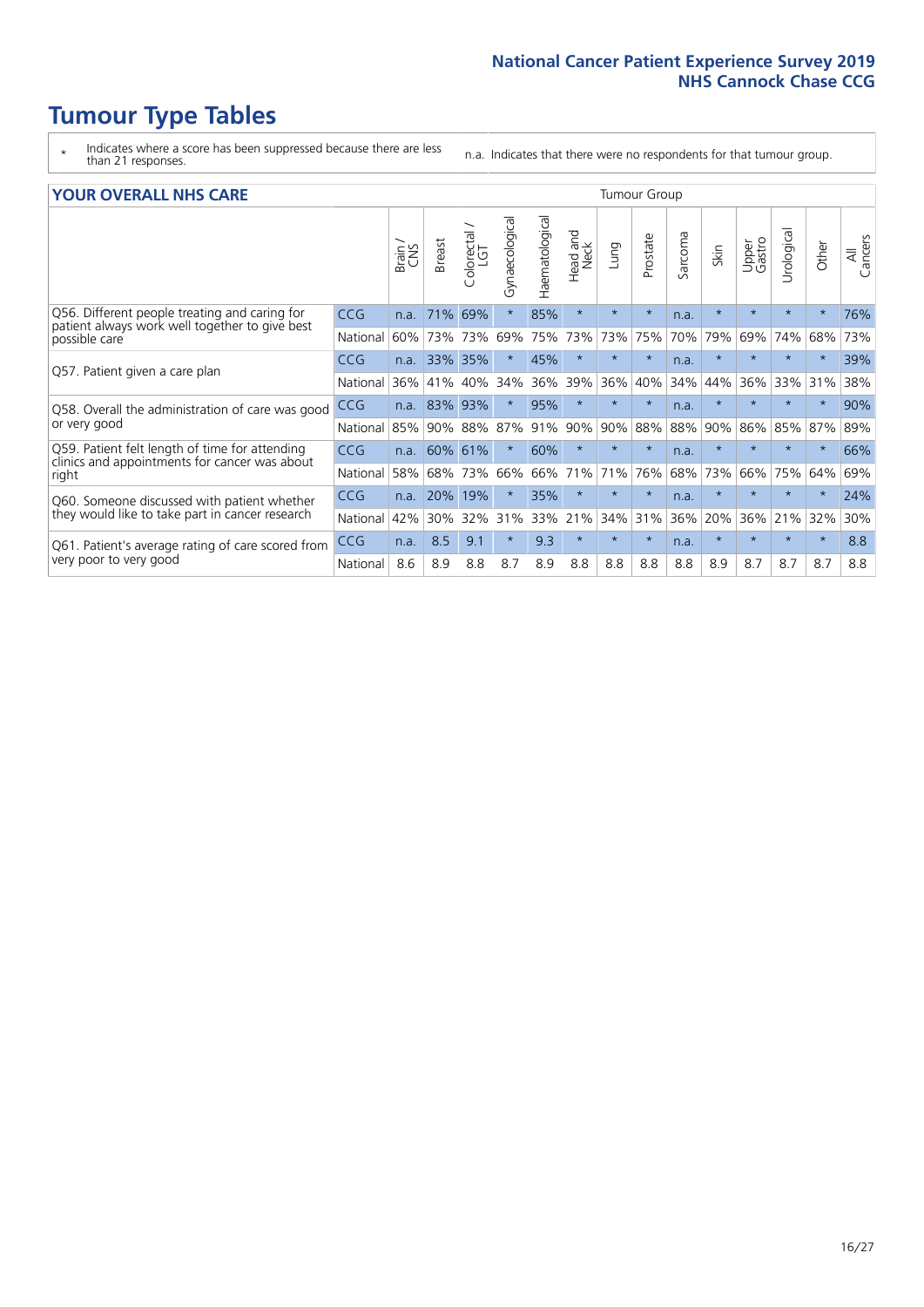### **Year on Year Charts**





#### **DIAGNOSTIC TESTS**





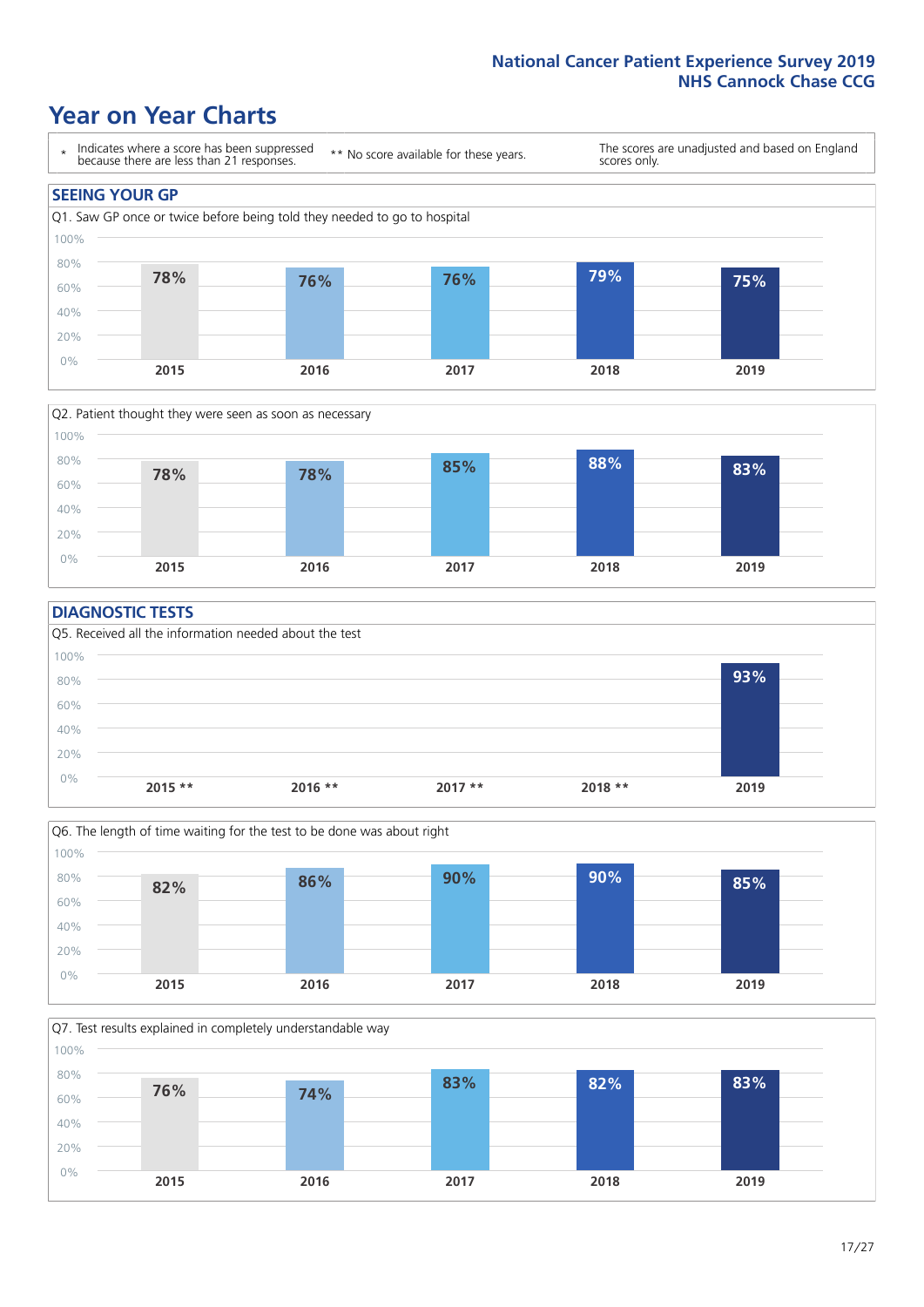







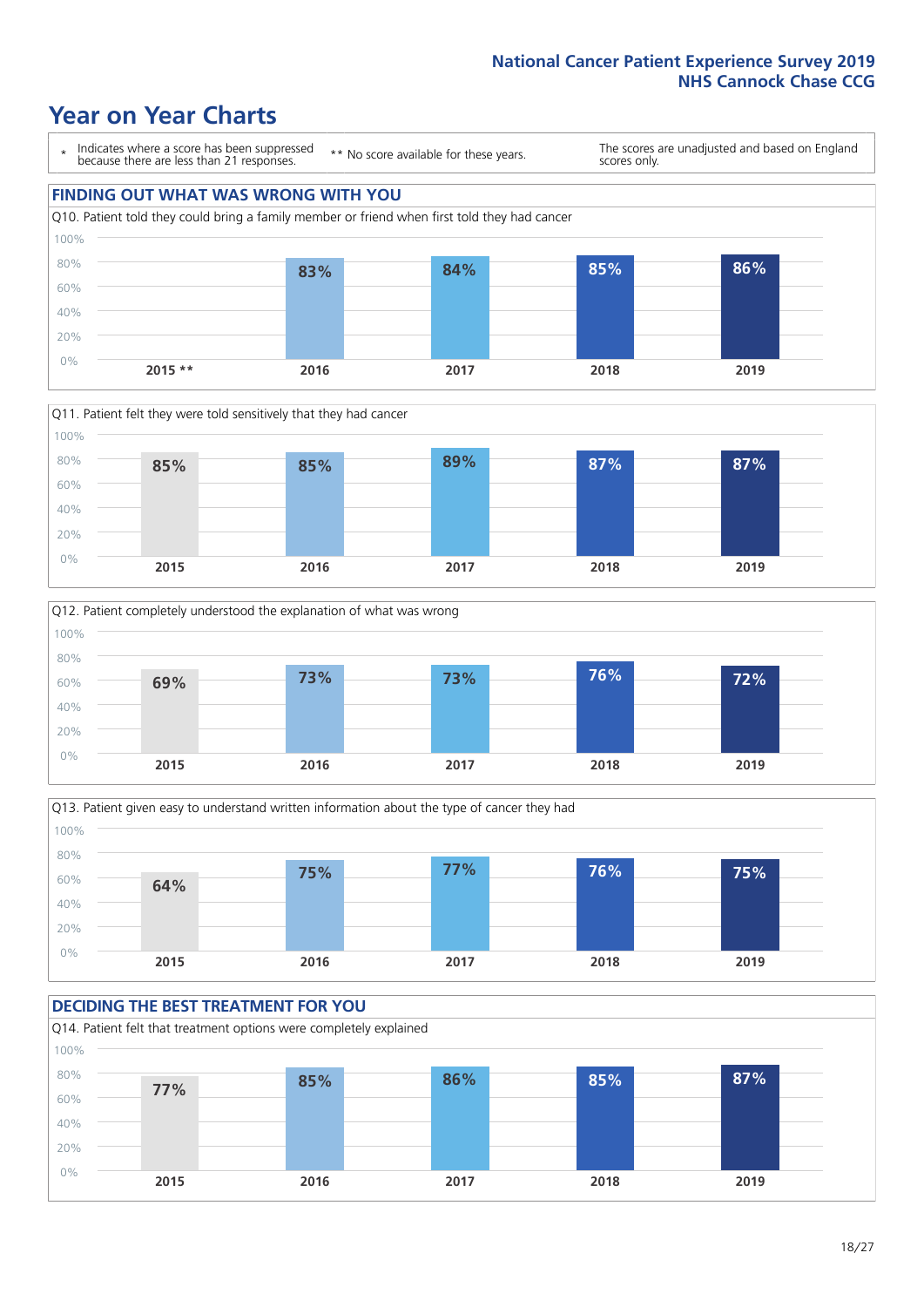





Q18. Patient definitely involved as much as they wanted in decisions about care and treatment  $0%$ 20% 40% 60% 80% 100% **2015 \*\* 2016 \*\* 2017 \*\* 2018 \*\* 2019 82%**

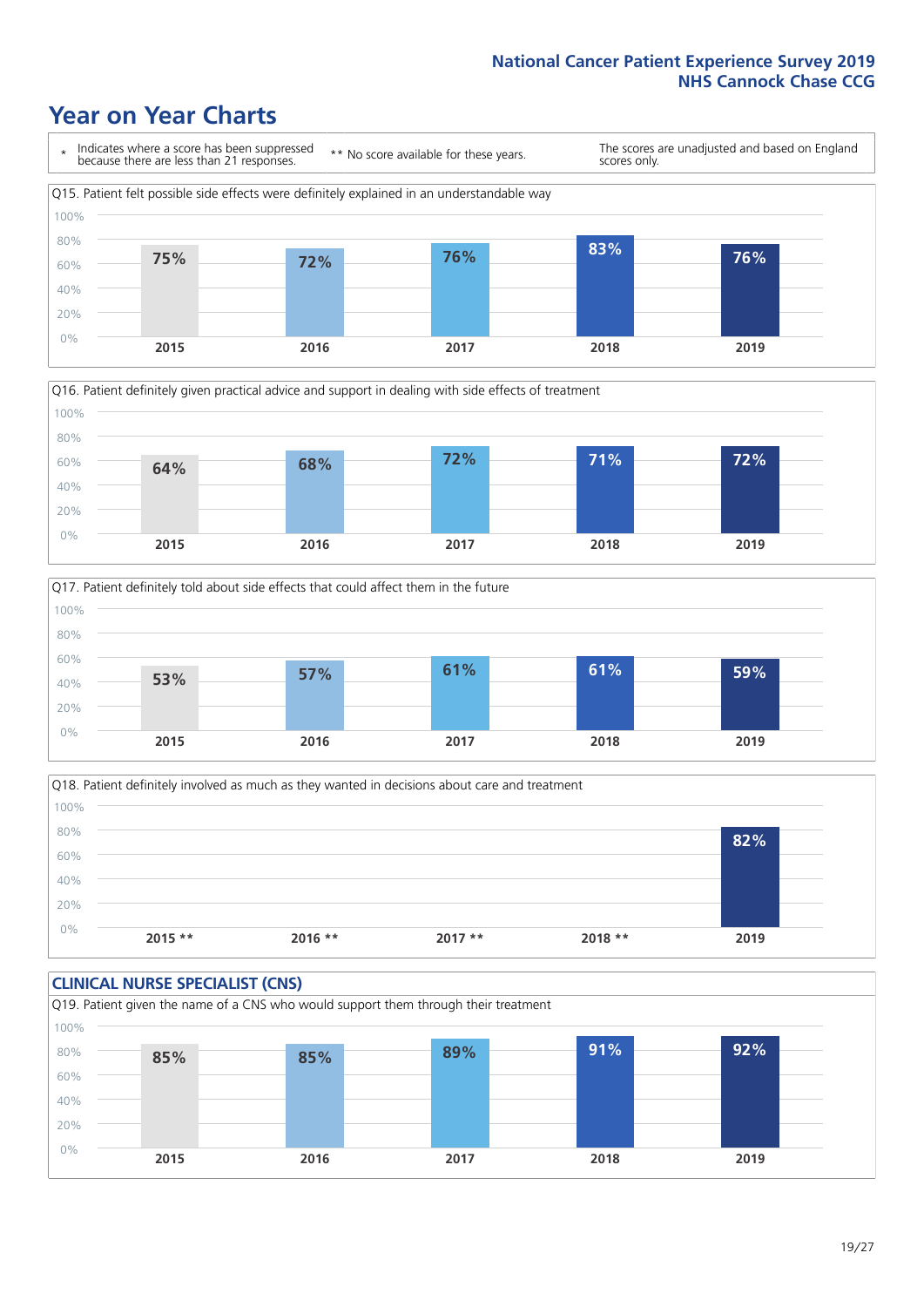







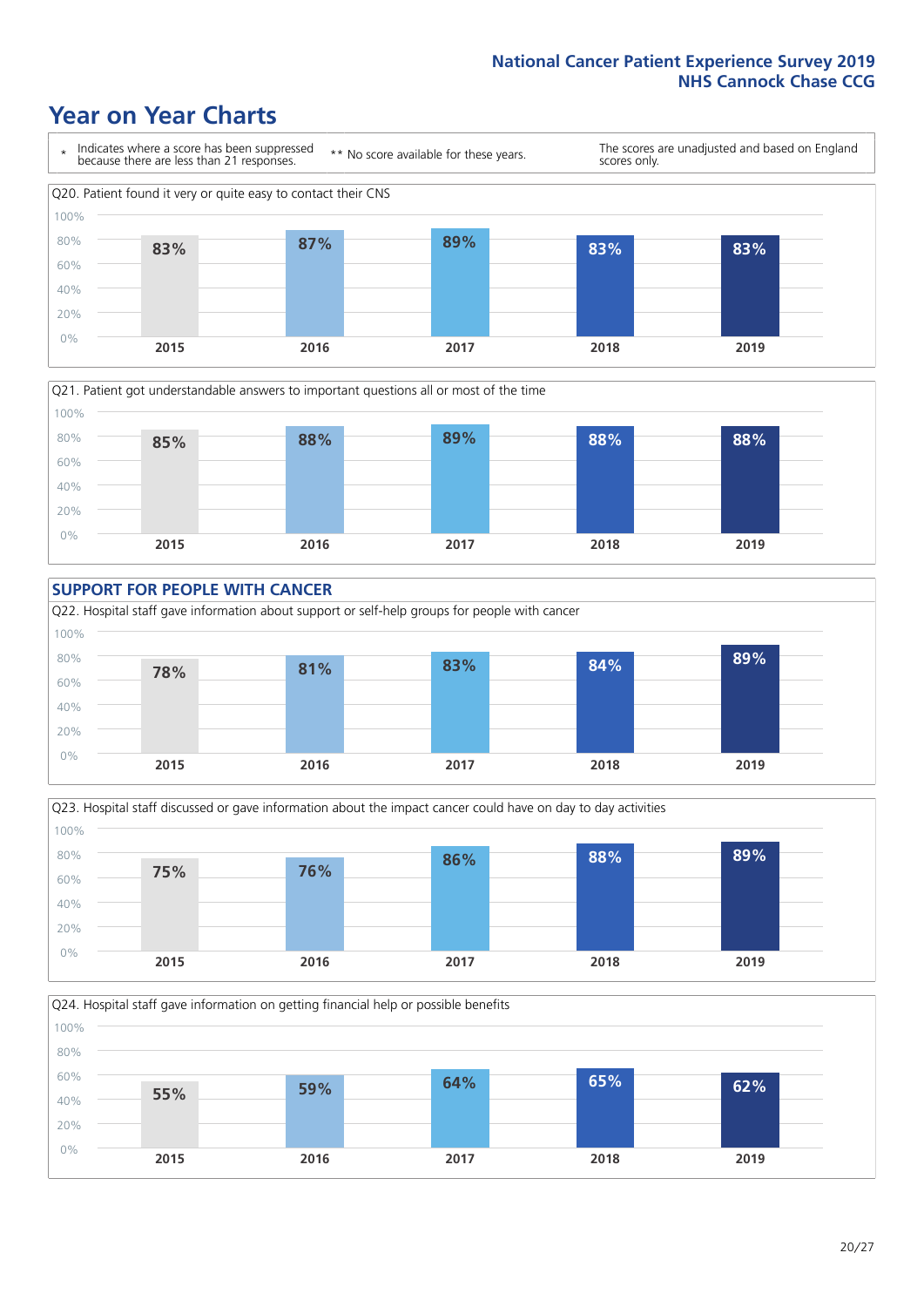### **Year on Year Charts**



#### **OPERATIONS**





#### **HOSPITAL CARE AS AN INPATIENT** Q30. Hospital staff didn't talk in front of patient as if patient wasn't there 0% 20% 40% 60% 80% 100% **2015 \*\* 2016 \*\* 2017 \*\* 2018 \*\* 2019 85%**

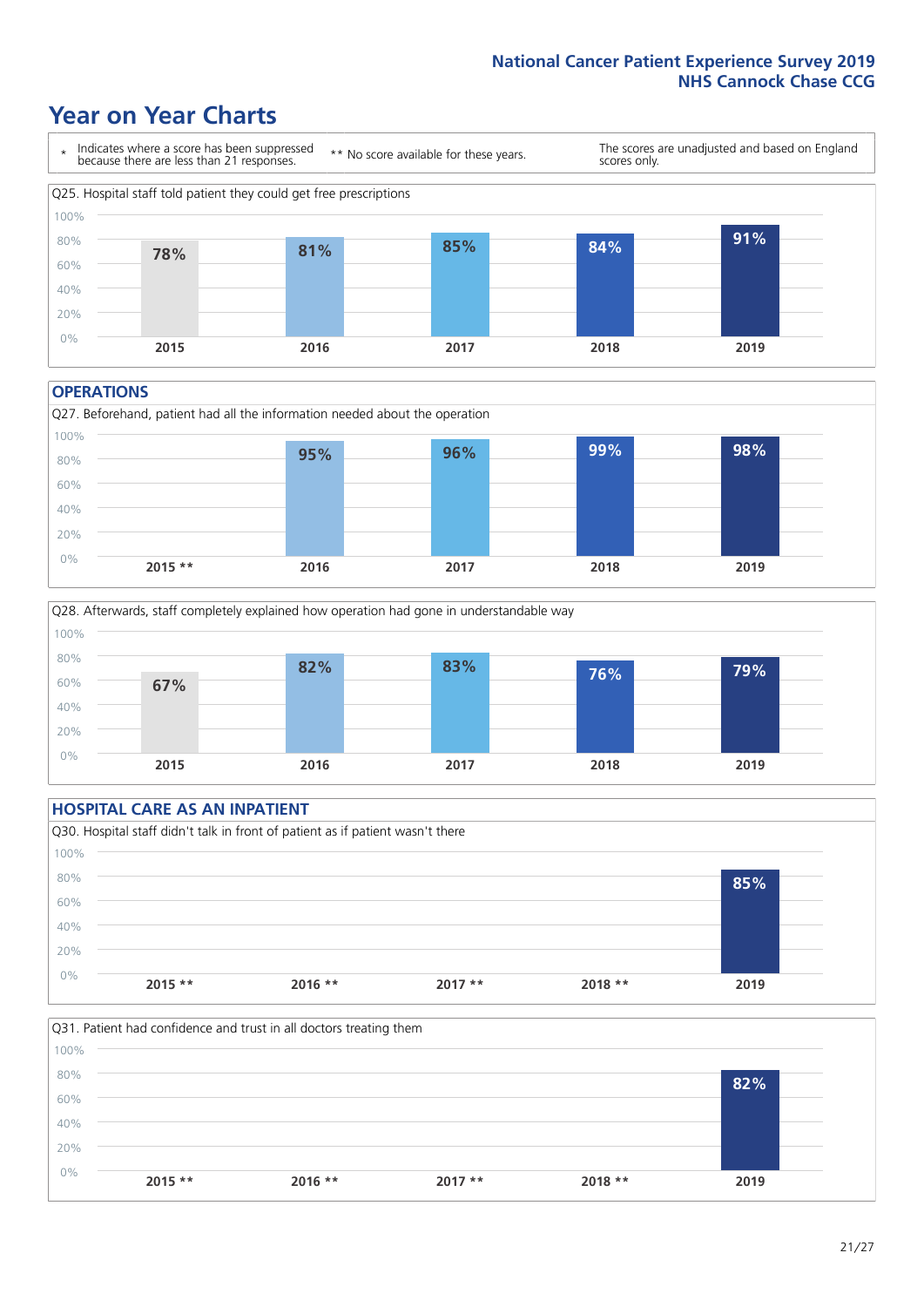







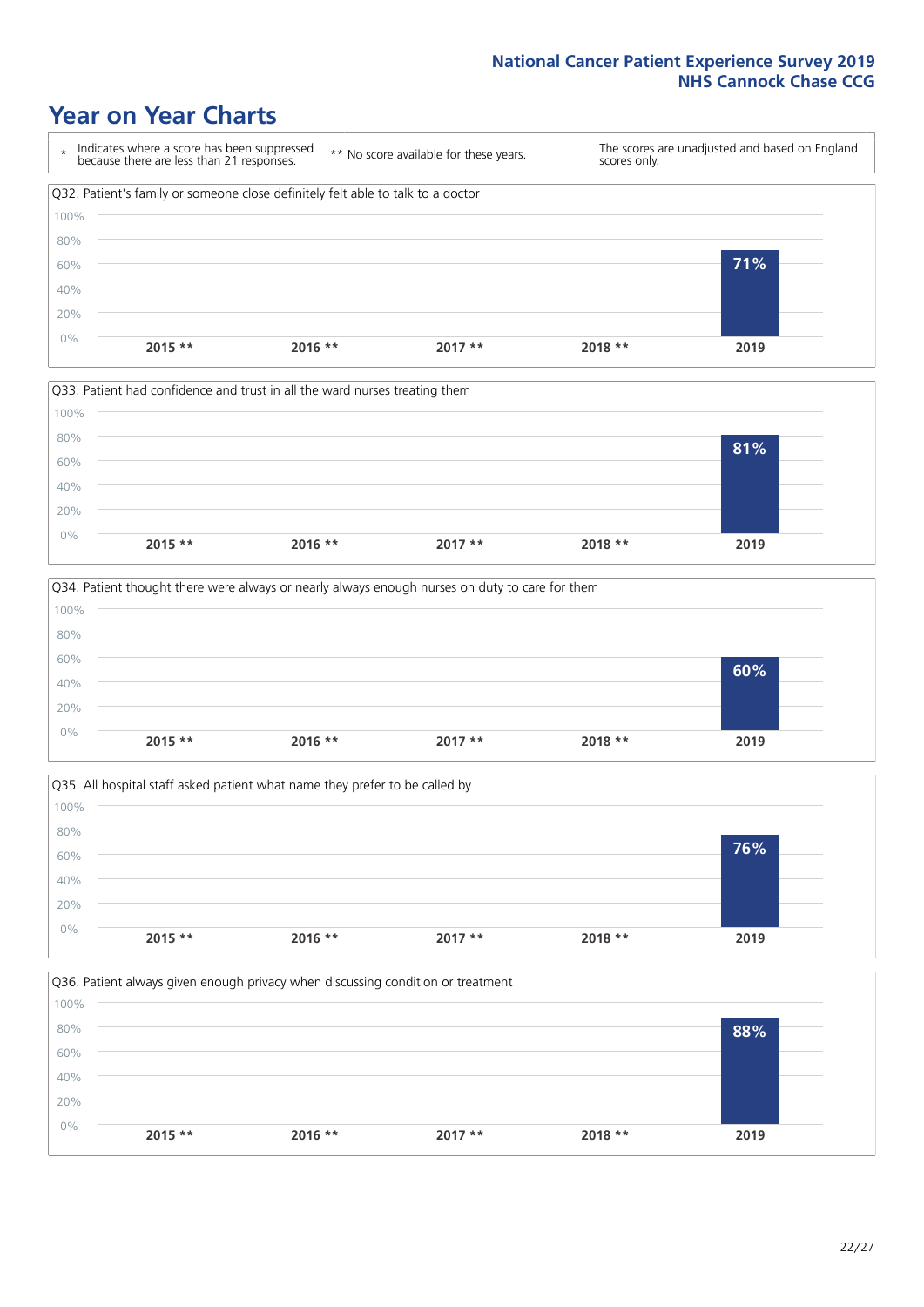### **Year on Year Charts**

\* Indicates where a score has been suppressed because there are less than 21 responses. \*\* No score available for these years. The scores are unadjusted and based on England scores only. Q37. Patient definitely found hospital staff to discuss worries or fears during their inpatient visit 0% 20% 40% 60% 80% 100% **2015 \*\* 2016 \*\* 2017 \*\* 2018 \*\* 2019 57%**







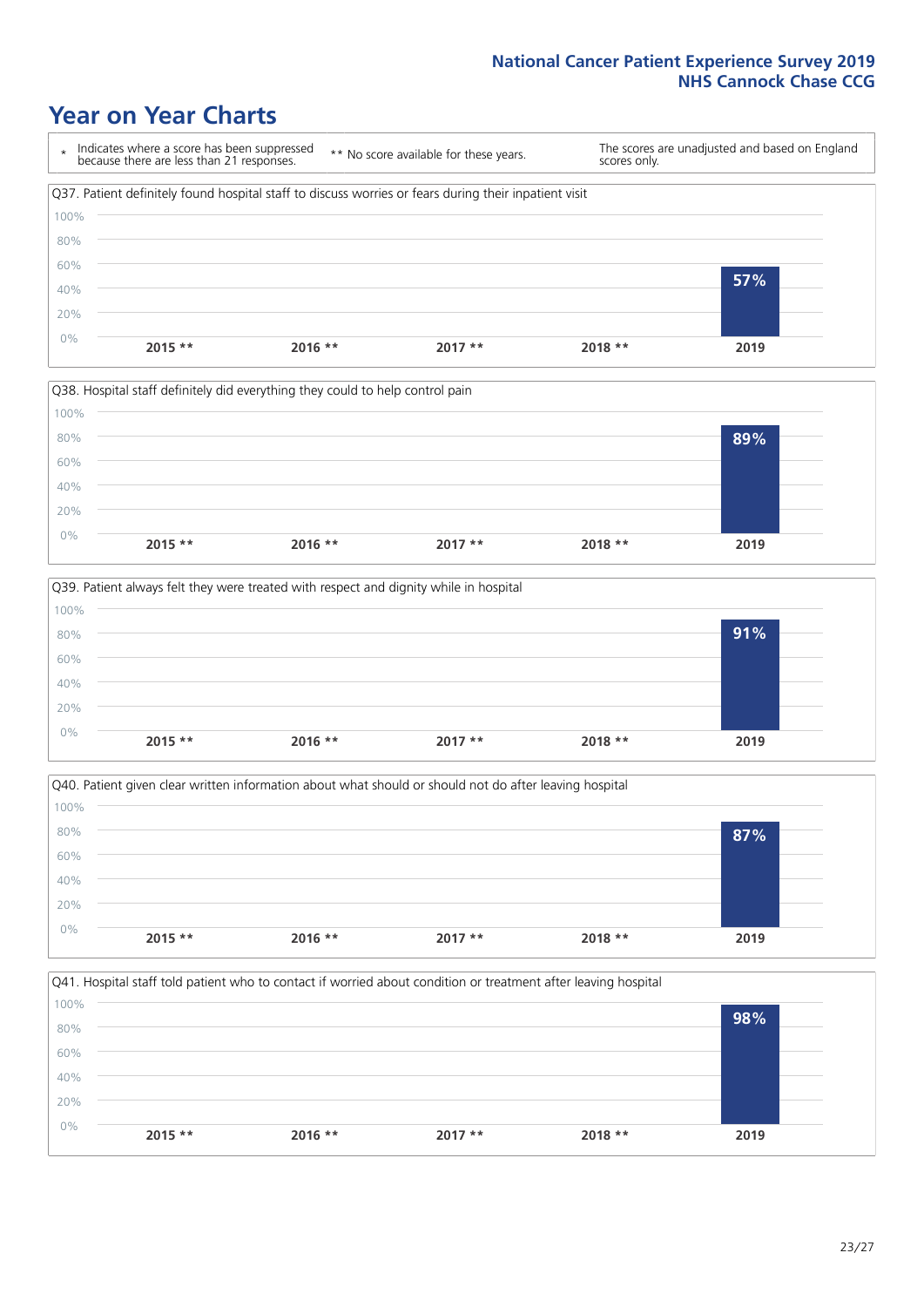### **Year on Year Charts**

\* Indicates where a score has been suppressed because there are less than 21 responses.

\*\* No score available for these years.

The scores are unadjusted and based on England scores only.

#### **HOSPITAL CARE AS A DAY PATIENT / OUTPATIENT**









Q49. Beforehand patient completely had all information needed about chemotherapy treatment 0% 20% 40% 60% 80% 100% **2015 2016 2017 2018 2019 77% 87% 89% 90% 86%**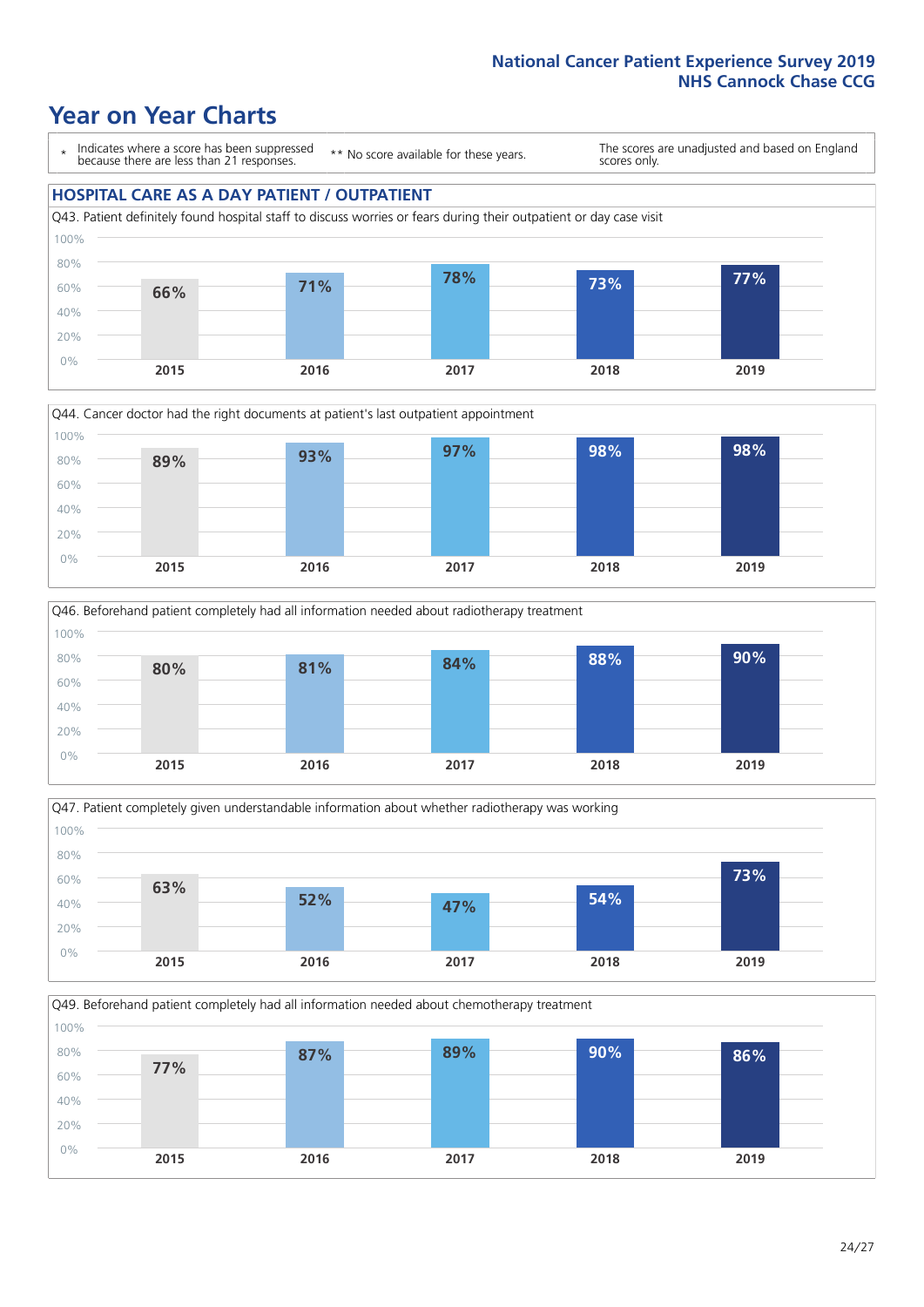### **Year on Year Charts**



#### **HOME CARE AND SUPPORT**







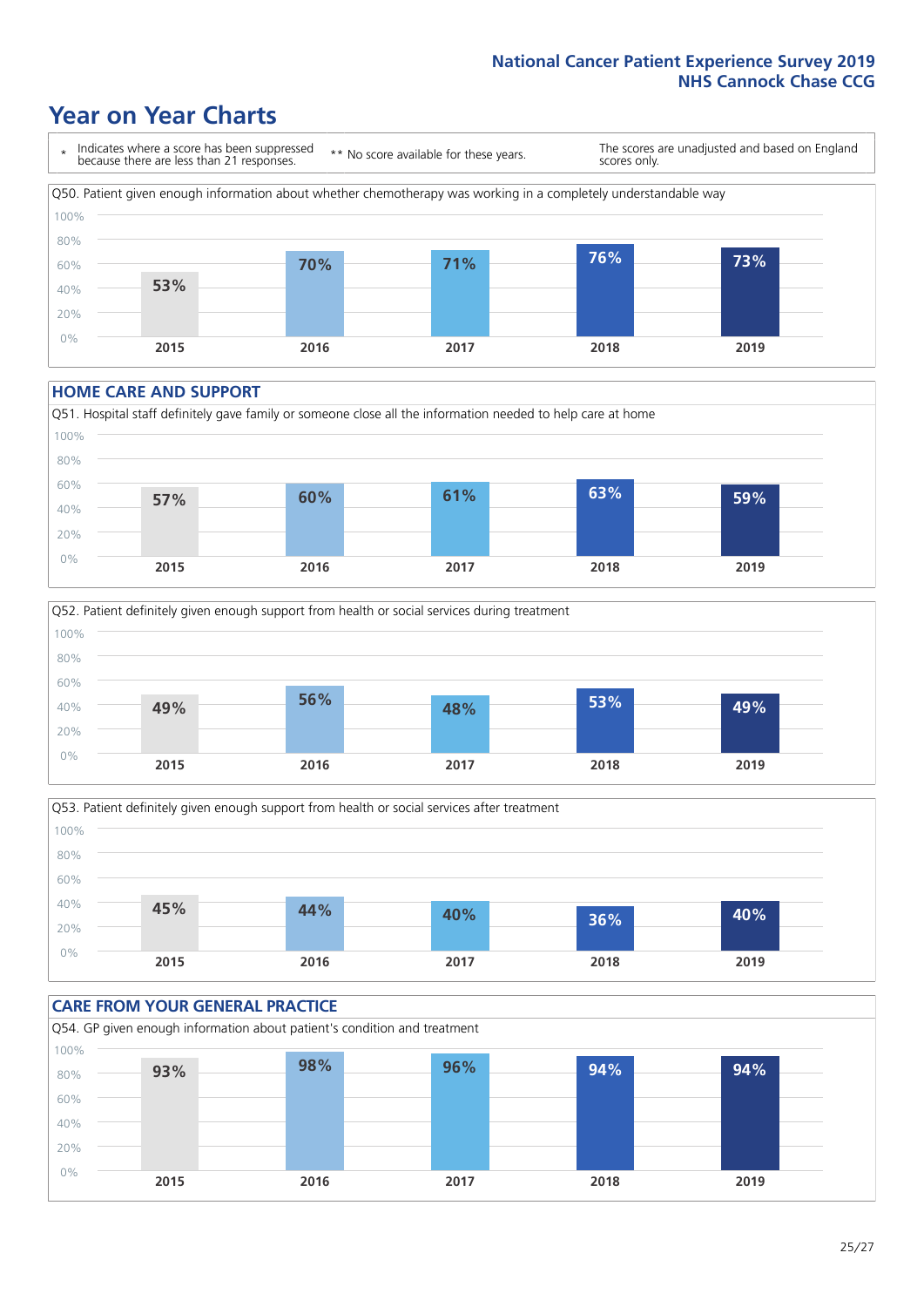### **Year on Year Charts**

\* Indicates where a score has been suppressed because there are less than 21 responses.

\*\* No score available for these years.

The scores are unadjusted and based on England scores only.



#### **YOUR OVERALL NHS CARE**







Q59. Patient felt length of time for attending clinics and appointments for cancer was about right